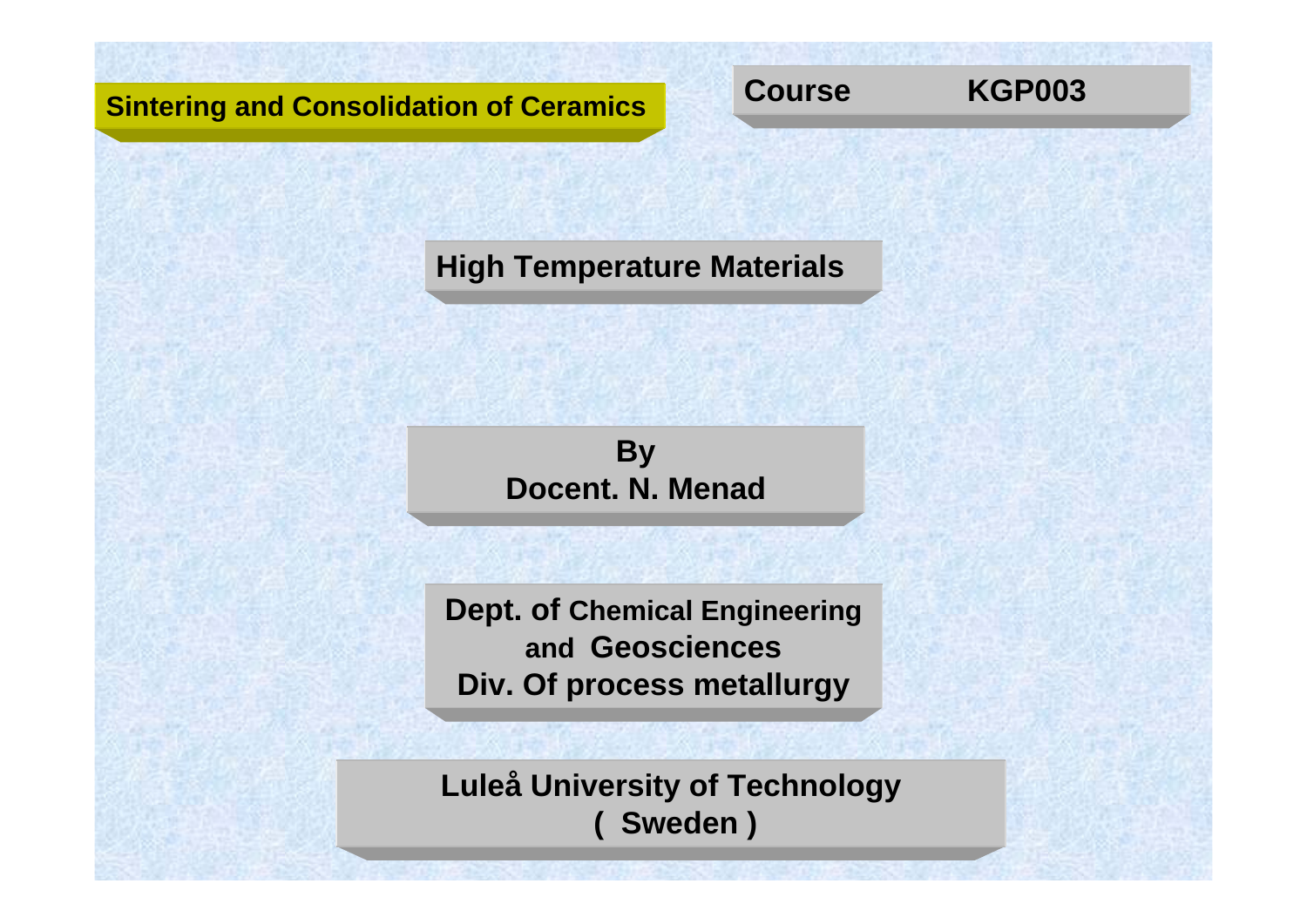# **Sintering and Consolidation of Ceramics**

### Solid State Sintering

# The Phenomenon of Sintering **What is Sintering?**



densification of particles by heat

Sintering commonly refers to processes involved in the heat treatment of powder compacts at elevated temperatures, usually at  $T > 0.5Tm$  [K], in the temperature range where diffusional mass transport is appreciable.

Successful sintering usually results in a dense polycrystalline solid. However, sintering can proceed only locally (i.e. at contact point of grains), without any appreciable change in the average overall density of a powder compact.

Sintering is thermal treatment of fine-grained material at a temperature below the melting point of the main constituent, for the purpose of increasing its grain size and strength by bonding together the particles. Theories about what happens exactly during sintering have provided the subject matter of innumerable conferences and learned scientific papers. Suffice to say that atomic diffusion takes place and the welded areas formed during compaction grow until eventually may be lost completely. Re-crystallization and grain growth may follow, and the pores tend to become rounded and the total porosity, as a percentage of the whole volume, tends to decrease.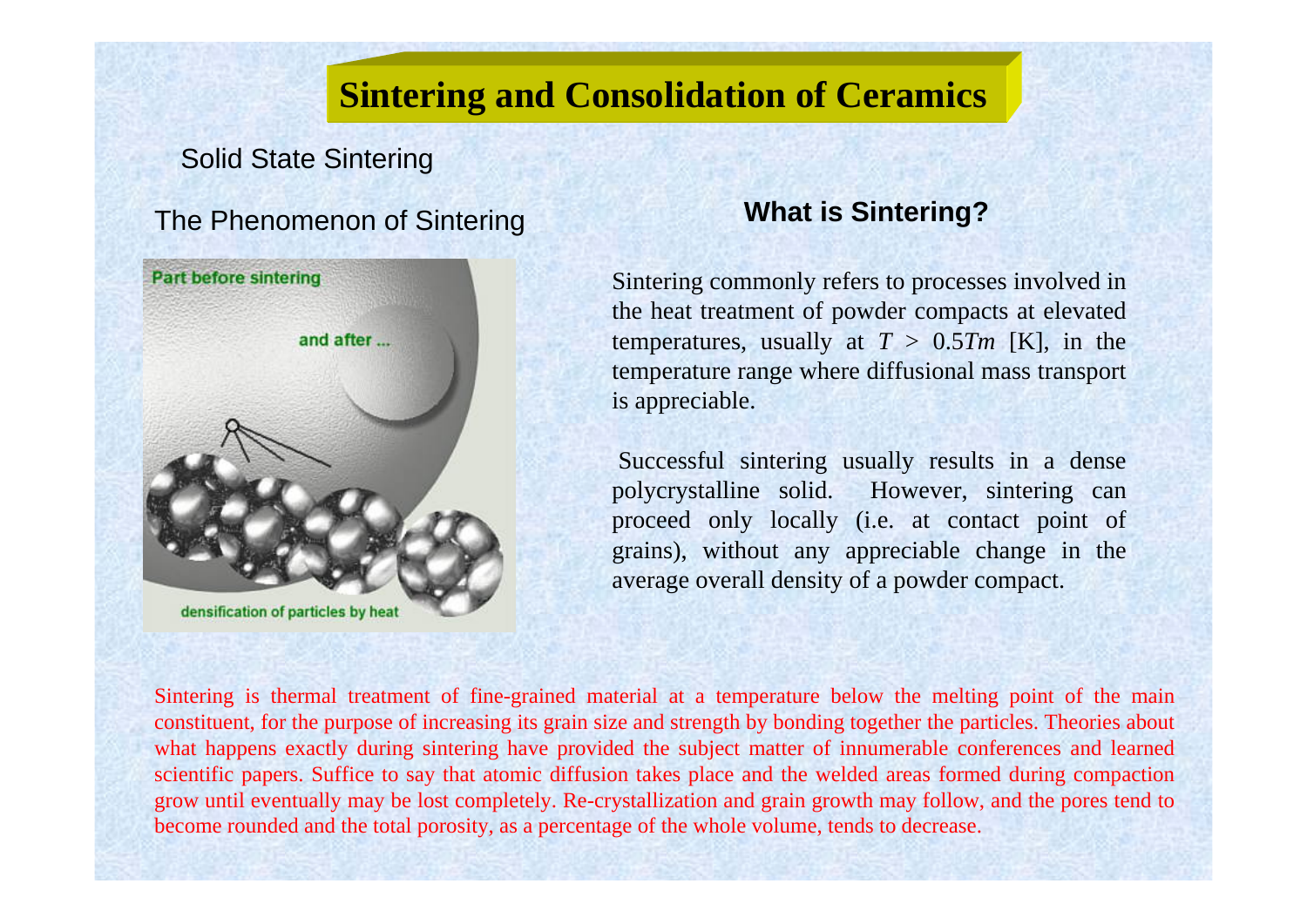



Representation of the initially unsintered powder particles.

Represention of Sintered Powder Particles





Scanning electron micrographs of an aluminum oxide powder compact sintered at 1700 C for (a) 2-1/2 min. and (b) 6 min. 5000 X (From W.D. Kingery, H.K. Bown, and D.R. Uhlmann, Introduction to Ceramis, 2nd Edition, p.483, Copyright 1976 by John Wiley &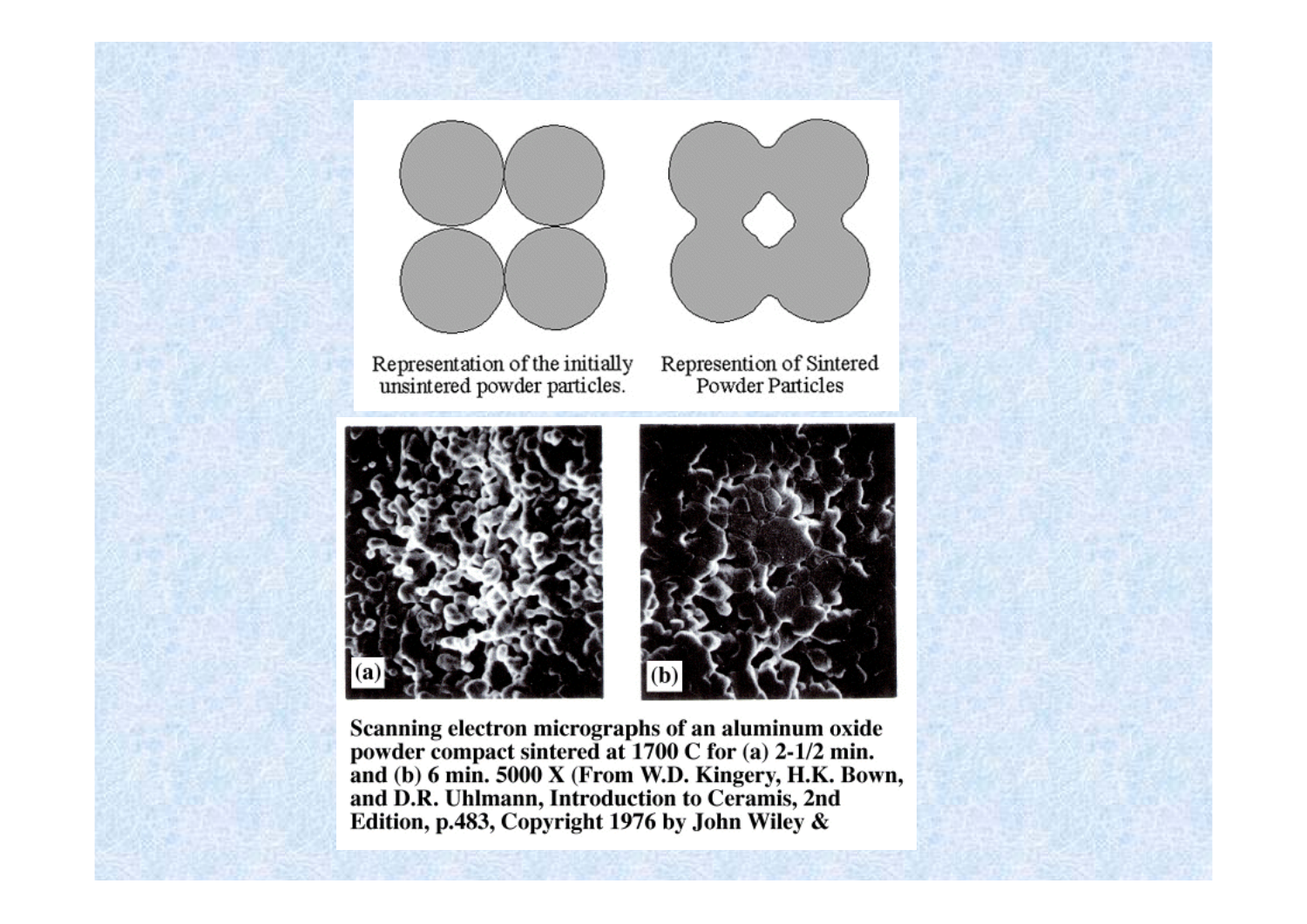

a)

 $200 \mu m$ 

b)

**Reconstructions (virtual slices) perpendicular to the cylindrical axis showing Cu particles at different stages of the sintering process: (a) before sintering, (b) after sintering at 1000°C, and (c) after sintering at 1050°C. Identical regions (inside the rectangle of (a)) are shown at a higher magnification below.** 

> **Reconstructed slices of a compacted Distaloy sample before (a) and after (b) sintering at 1130°C. The direction of prior compaction is along the vertical direction in the paper plane**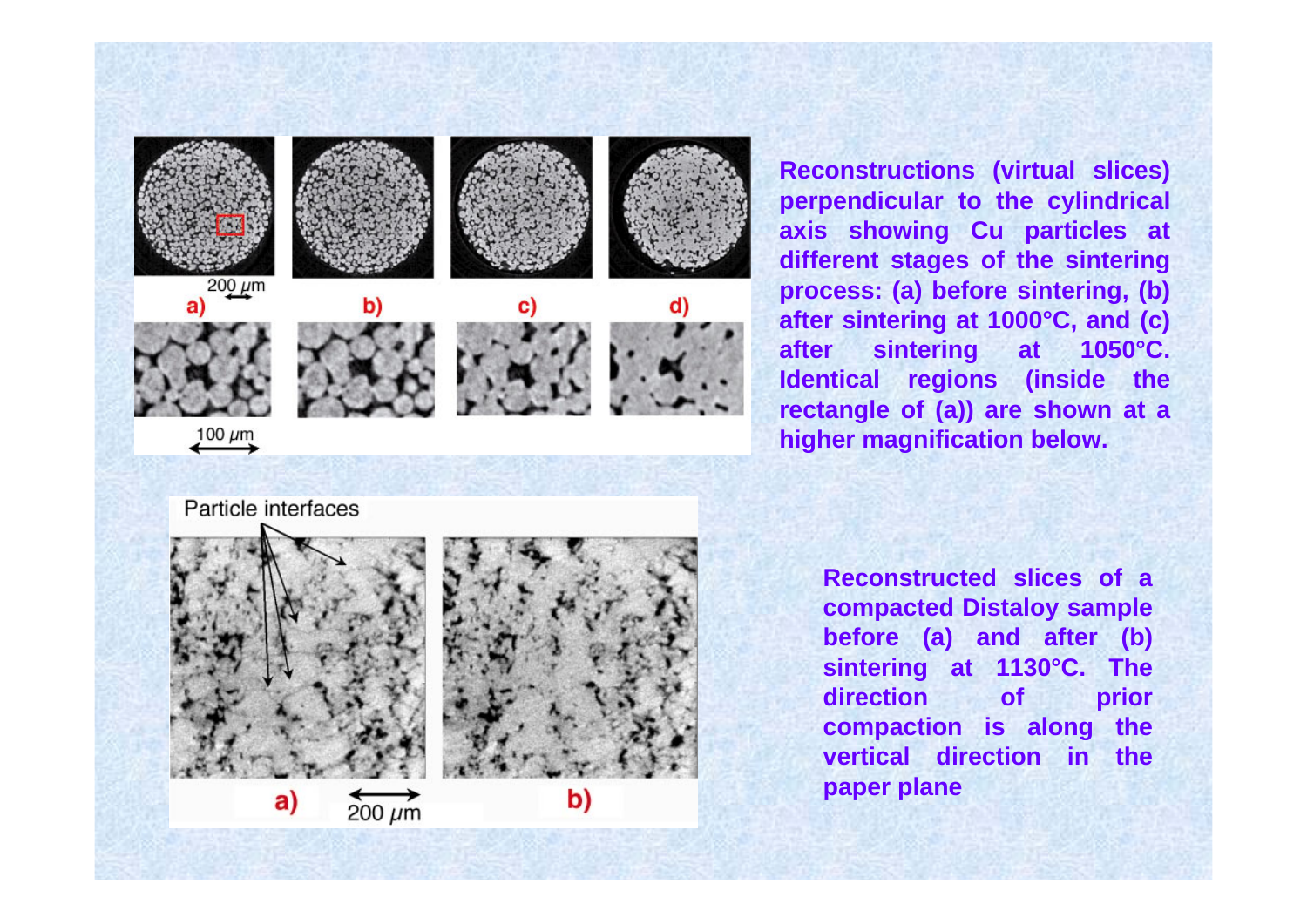## **Development of sinter texture**



**Minimization methods for emissio n s gen erated from sinter strands: a review** *J. of clean production, Pages 740-747, 2005*  N. Menad, H. Tayibi, Fernando Garcia Carcedo and A. Hernández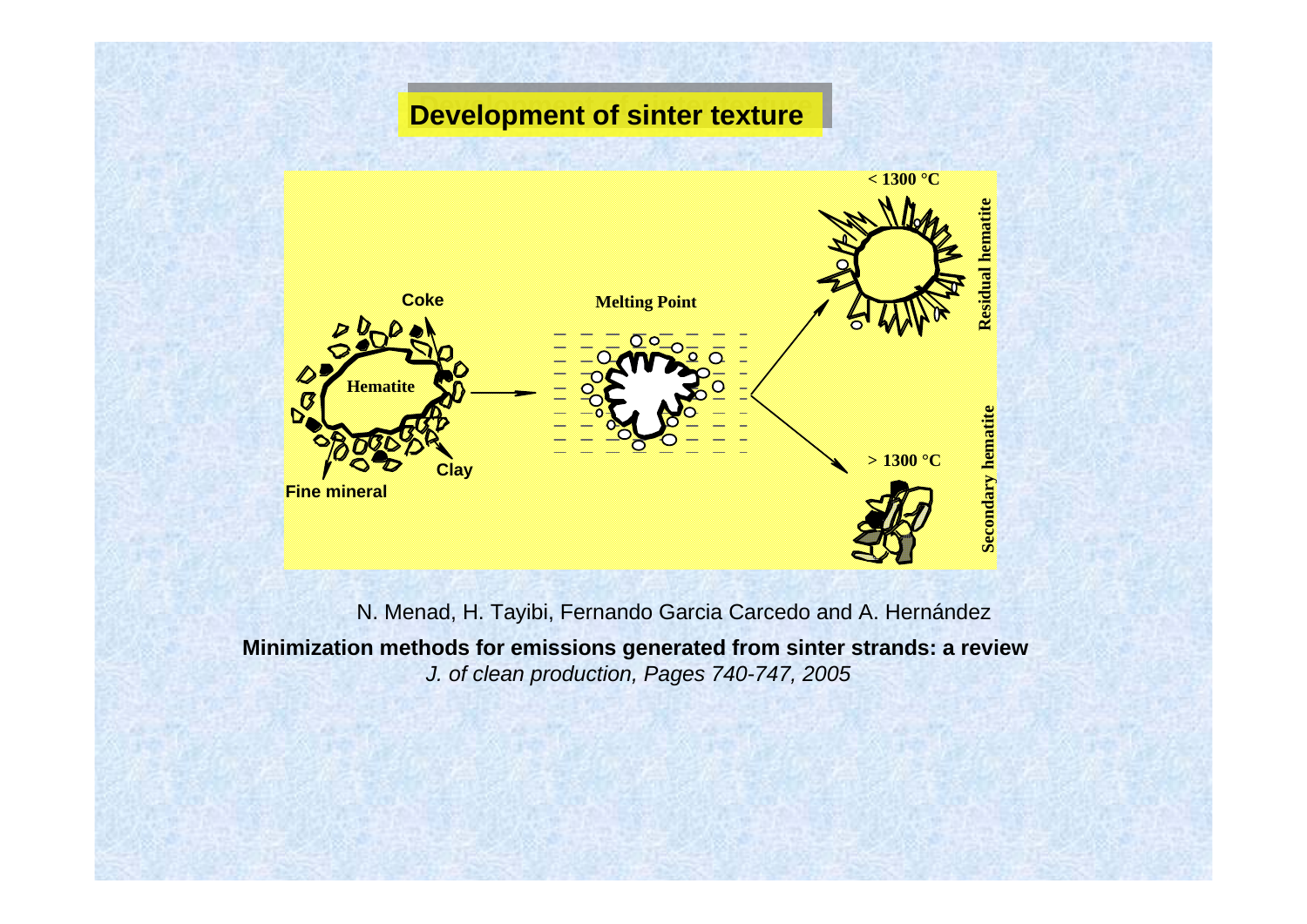# **Basic Thermodynamics of Sintering**

The driving force for sintering is a decrease in the surface free energy of powdered compacts, by replacing solid-vapor interfaces (of surface energy  $\, \Gamma_{\rm SV} \,$ ) with solid-solid ( $\Gamma_{\rm SS} \,$ ) interfaces, where  $\Gamma_{\rm SS} < \Gamma_{\rm SV} \,$ .

Thermodynamically, then, *sintering is an irreversible process in which a free energy decrease is brought about by a decrease in surface area*.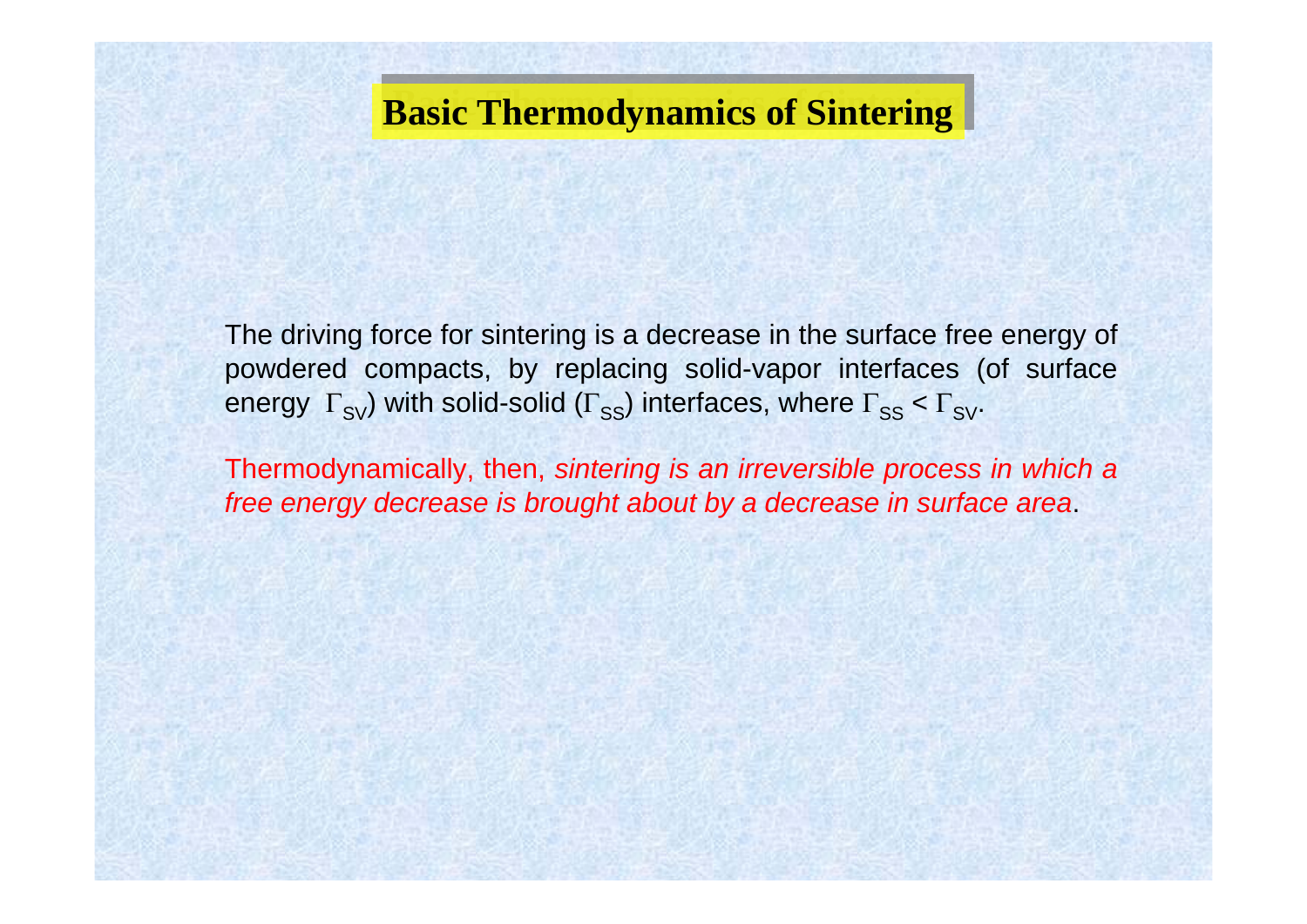# **Basic Thermodynamics of Sintering**

At a typical specific surface S of ceramic powders S = 1-10 m<sup>2</sup>/g and  $\Gamma_{\rm SV}$  = 1 -2 J/m². The resulting excess of surface energy of  $\Gamma_{\rm SV}$  = 1-20 J/g is small compared with the heat of chemical reactions (> 1 kJ/g) but still sufficient t o drive the sintering processes. Some mechanisms can lead to a waste of sintering driving force without assisting densification. These are the grain coarsening mechanisms, which are driven by the same force as sintering.

The change of system energy d *E* due to sintering is therefore composed of the increase due to the creation of new grain boundary areas, dA<sub>ss</sub> > 0, and due to the annihilation of vapor-solid interfaces, dA<sub>SV</sub> < 0. The necessary global thermodynamic condition for the sintering to proceed is

$$
dE = \Gamma_{SS} dA_{SS} + \Gamma_{SV} dA_{SV} < 0
$$

The sintering process will stop when  $\mathsf{d} E$  = 0

 $\Gamma_{\rm SS}$  dA $_{\rm SS}$  +  $\Gamma_{\rm SV}$  dA $_{\rm SV}$  = 0 or  $\Gamma_{\rm SS}$  /  $\Gamma_{\rm SV}$  = -dA $_{\rm SV}$ / dA $_{\rm SS}$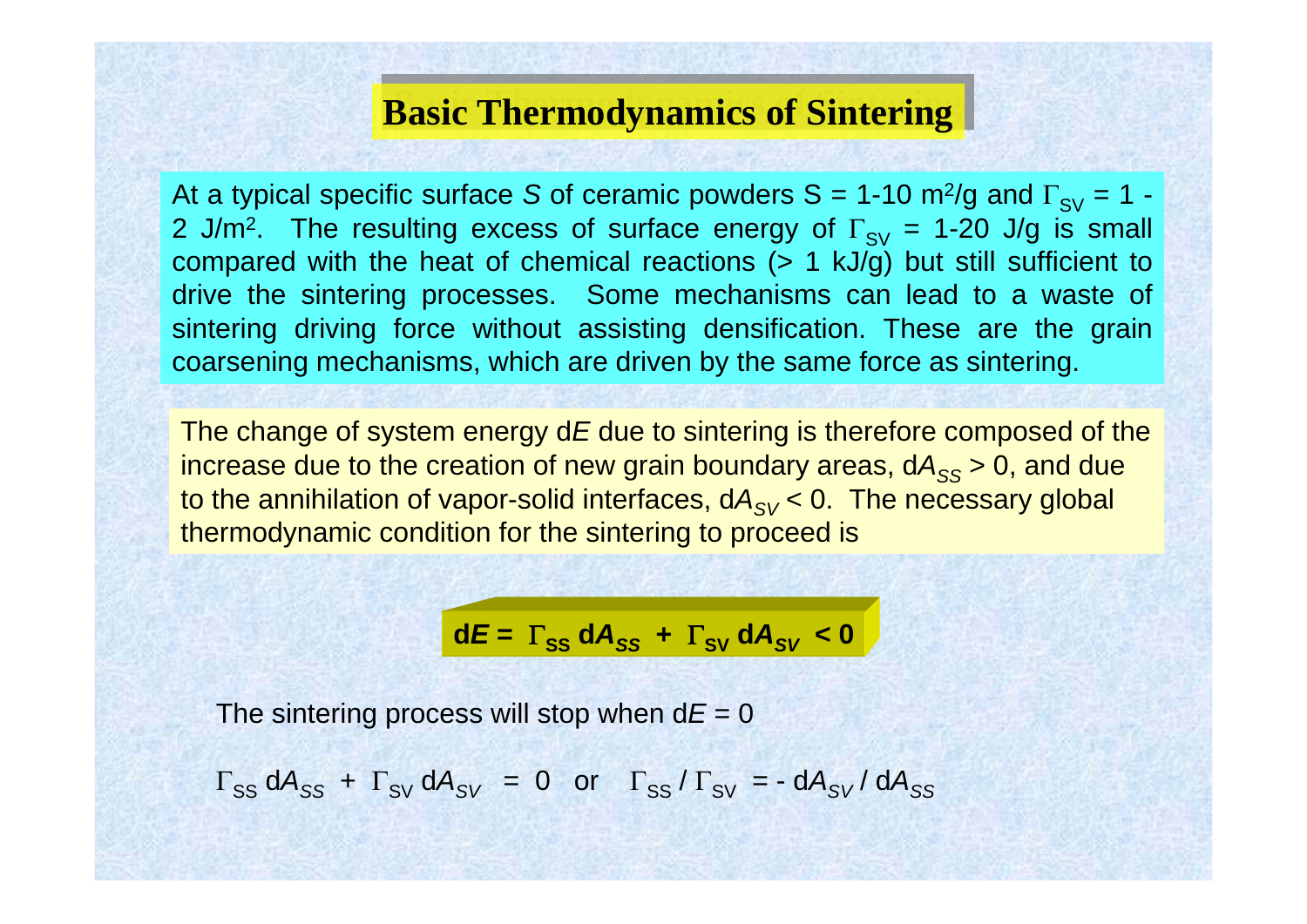# **Basic Thermodynamics of Sintering**

The sintering progress can be represented by plotting the total free surface area  $A_{SV}$ , vs the total surface area of the grain boundaries  $A_{SS}$ . At the start of sintering, all surface area equals the free surface area, since no grain boundaries exist yet,  $\bm A_{\mathcal{SV}} = \bm A \bm S_{\mathcal{V}o}$  and  $\bm A_{\mathcal{SS}} = \bm 0$ . As sintering proceeds,  $\bm A_{\mathcal{SV}}$ decreases and  $A_{SS}$  increases, in such a way that a monotonically decreasing curve is obtained with the slope -  $dA_{SV}$  /  $dA_{SS}$ . If, at any point during sintering, the value of the slope reaches  $\Gamma_\text{SS}$  /  $\Gamma_\text{SV}$ , the sintering must stop due to the above equilibrium condition. The principal objective of sintering is the elimination of porosity, i.e. a minimum  $\bm A_{\mathcal{SV}}$  possibly  $\bm A_{\mathcal{SV}}$  =0 and  $A_{SS}$  large, meaning little grain growth. It is thus desirable that the sintering stop condition is reached when the slope  $dA_{SV}$  /  $dA_{SS}$  close to zero, i.e.  $\Gamma_{SS} << \Gamma_{SV}$ . Through this type of thermodynamic considerations it is suggested that sintering can be encouraged through manipulation of the doping and/or the environment, so the surface energy is maximized.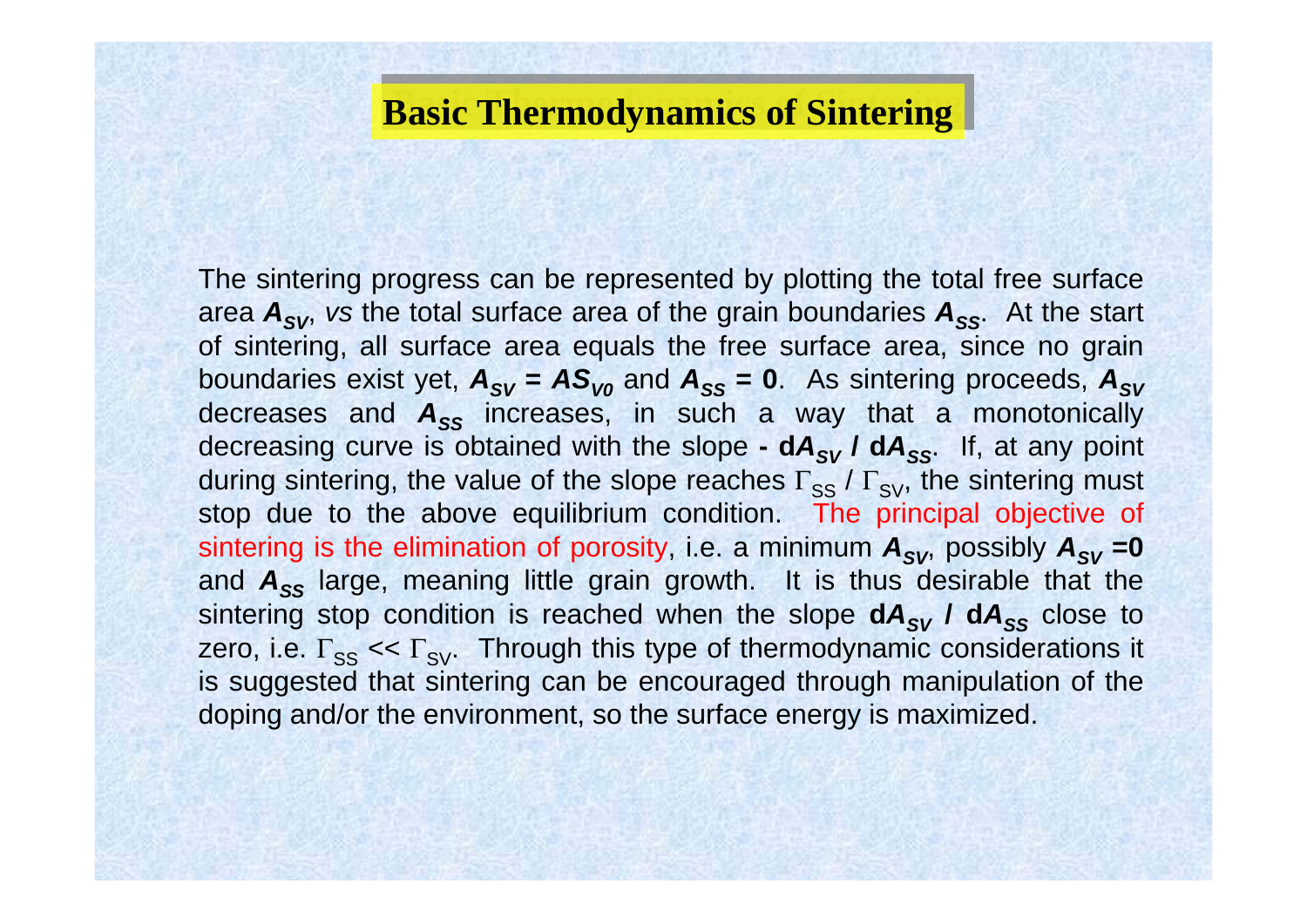# **Classes (Categories) of Sintering Classes (Categories) of Sintering**

The majority of *non-silicate* ceramics are processed through high-temperature treatment and sintering of powder compacts with little (<2 vol%) or no liquid phases. This is defined as Solid State Sintering, with predominant mass transport (i.e. densification mechanism) through solid-state diffusion.

However, most silica-containing ceramics, including traditional porcelains as well as advanced silicon nitride, sinter in the presence of viscous glass-type liquids, with predominant mass transport (i.e. densification mechanism) through viscous flow. This is defined as Viscous Sintering.

If the liquid component of the sintering system has low viscosity (e.g. molten cobalt in the "classical" system of WC/Co) the process is defined as Liquid Sintering. In this system the predominant densification mechanism is through rearrangement of the solid particles "submerged" in and wetted by the low viscosity liquid, and through dissolution and re-precipitation of the solid.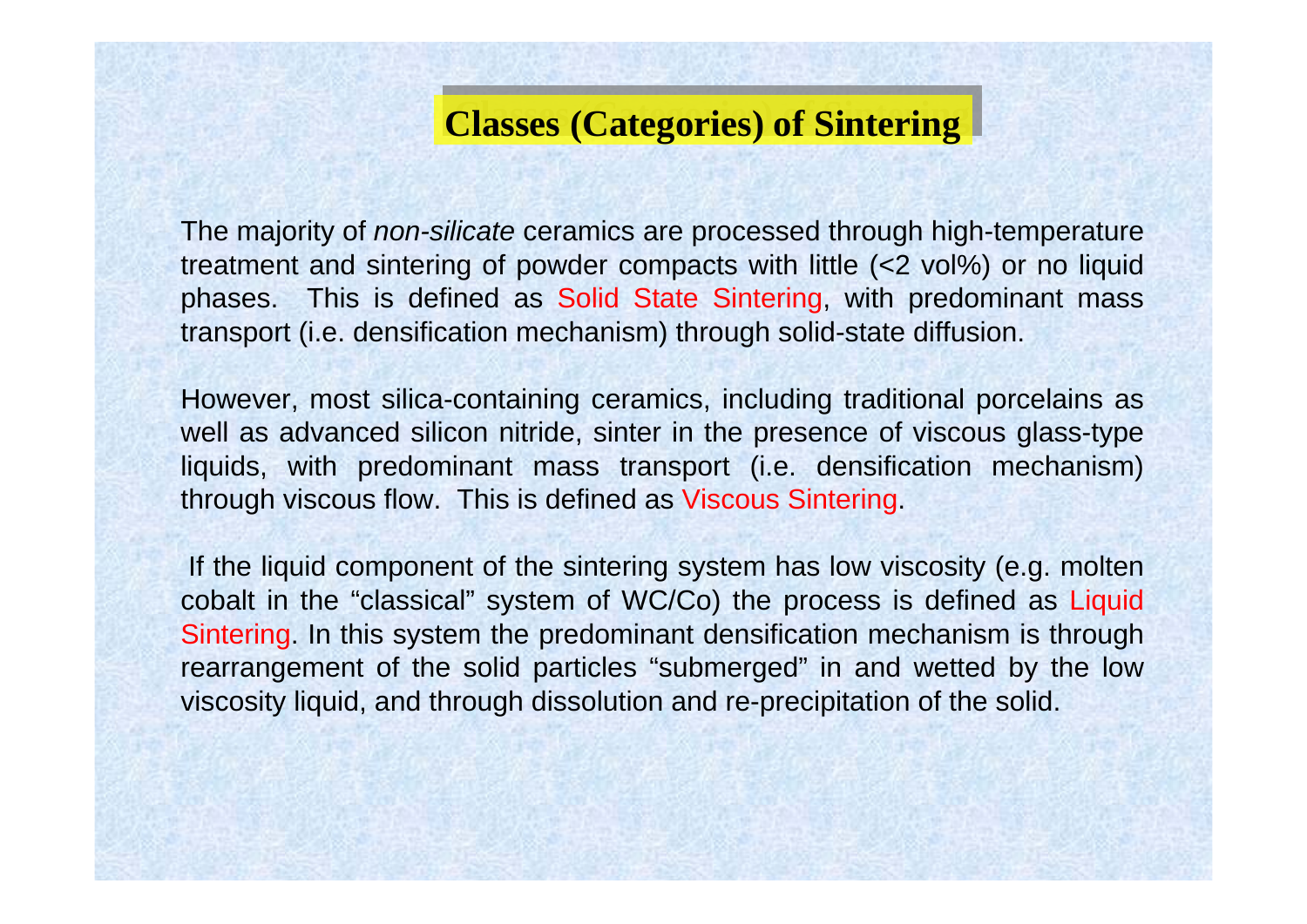# **Why Ceramics have to be sintered?**

Ceramic processing is based on the sintering of powder compacts rather than melting/solidification/cold working (characteristic for metals), because:

ceramics melt at high temperatures

solidified microstructures can not be modified through additional plastic deformation and re-crystallization due to brittleness of ceramics.

the resulting coarse grains would act as fracture initiation sites.

low thermal conductivities of ceramics (<30-50 W/mK), in contrast to high thermal conductivity of metals (in the range 50-300 W/mK) cause large temperature gradients, and thus thermal stress and shock in melting-solidification of ceramics.

However, some ceramic refractories, such as Al2O3, Al2O3/ZrO2, are manufactured through the melting / casting / solidification process. If made properly, they are superior to the sintered versions, and the processing costs of large, ~ 1 m tall blocks is lower.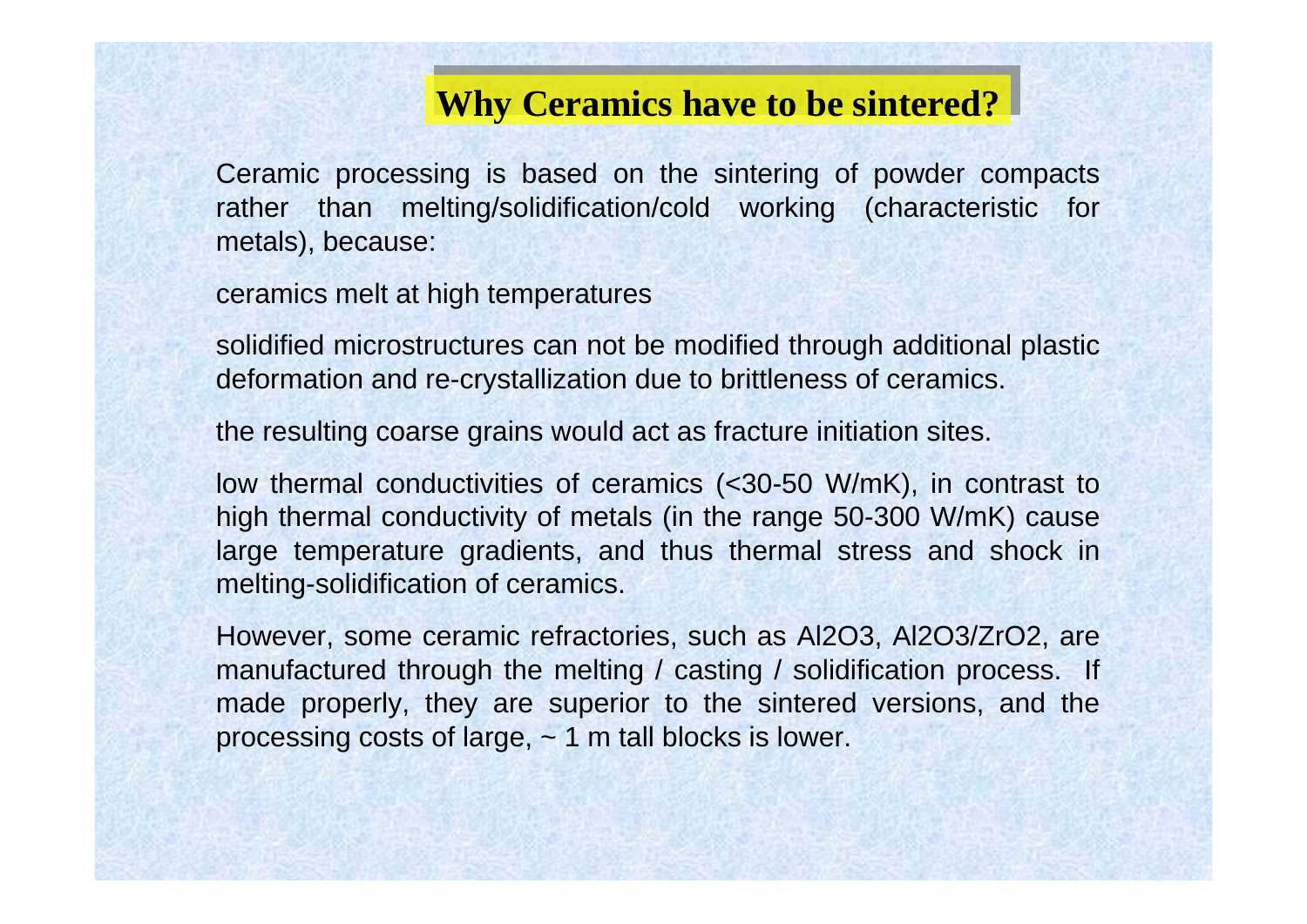# •**Why do we need Sintering?**

The principal goal of sintering is the reduction of compact porosity. Sometimes the initial spaces between compacted grains of ceramics are called "voids", to differentiate them from the isolated spaces = pores, which occur in the final stages of sintering. The sintering process is usually accompanied by other changes within the material, some desirable and some undesirable. The largest changes occur in

### - strength, elastic modulus

- hardness, fracture toughness
- electrical and thermal conductivity
- permeability to gases and liquids
- average grain number, size and shape
- distribution of grain size and shape
- average pore size and shape
- distribution of pore size and shape
- chemical composition and crystal structure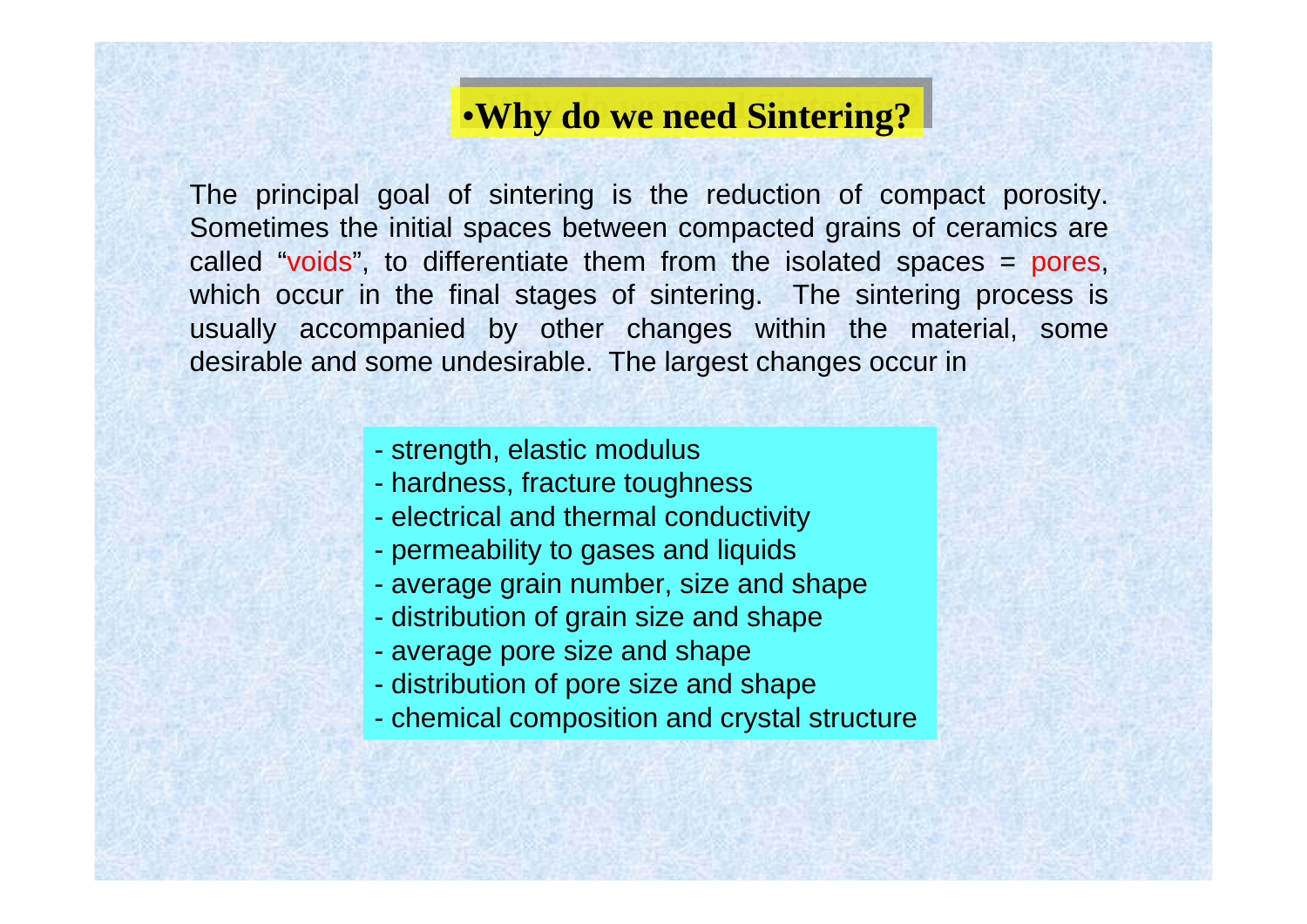# •**Why do we need Sintering?**

Sintering is a widely used but very complex phenomenon. The fundamental mechanisms of sintering are still a matter of controversy. Experimental quantification of changes in pore fraction and geometry during sintering can be attempted by several techniques, such as:

- Dilatometry
- Buoyancy
- Gas absorption
- Porosimetry
- Indirect methods (e.g. hardness)
- Quantitative microscopy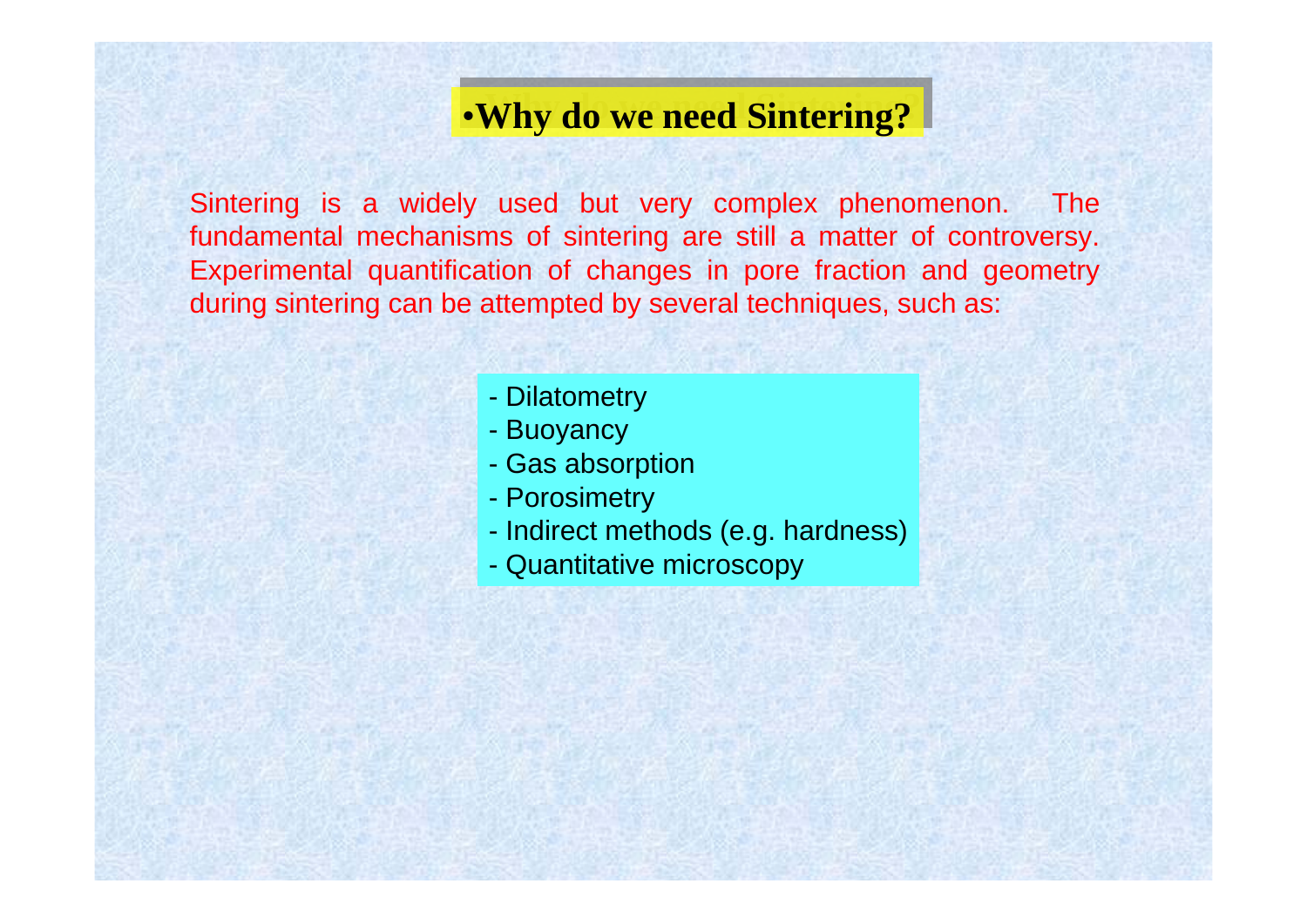The description of the sintering process has been derived from model experiments (e.g. sintering of a few spheres) and by observing powdered compact behavior at elevated temperatures. The following phenomena were observed and modeling was attempted:

- increase of inter-particle contact area with time
- rounding-off of sharp angles and points of contact
- in most cases, the approach of particle centers and overall densification
- decrease in volume of interconnected pores
- continuing isolation of pores
- grain growth and decrease in volume of isolated pores

The development of microstructure and densification during sintering is a direct consequence of mass transport through several possible paths (one of these paths is usually predominant at any given stage of sintering):

- GAS phase (evaporation/condensation)
- LIQUID phase (solution/precipitation)
- SOLID phase (lattice diffusion)
- INTERFACES (surface diffusion, grain boundary diffusion)
- VISCOUS or PLASTIC FLOW, under capillary pressure (internal) or externally applied pressure (pressure-sintering, hot-pressing, hot-isostatic-pressing)

Since certain mechanisms of mass transport can be dominant in some systems, two broad categories of sintering are recognized: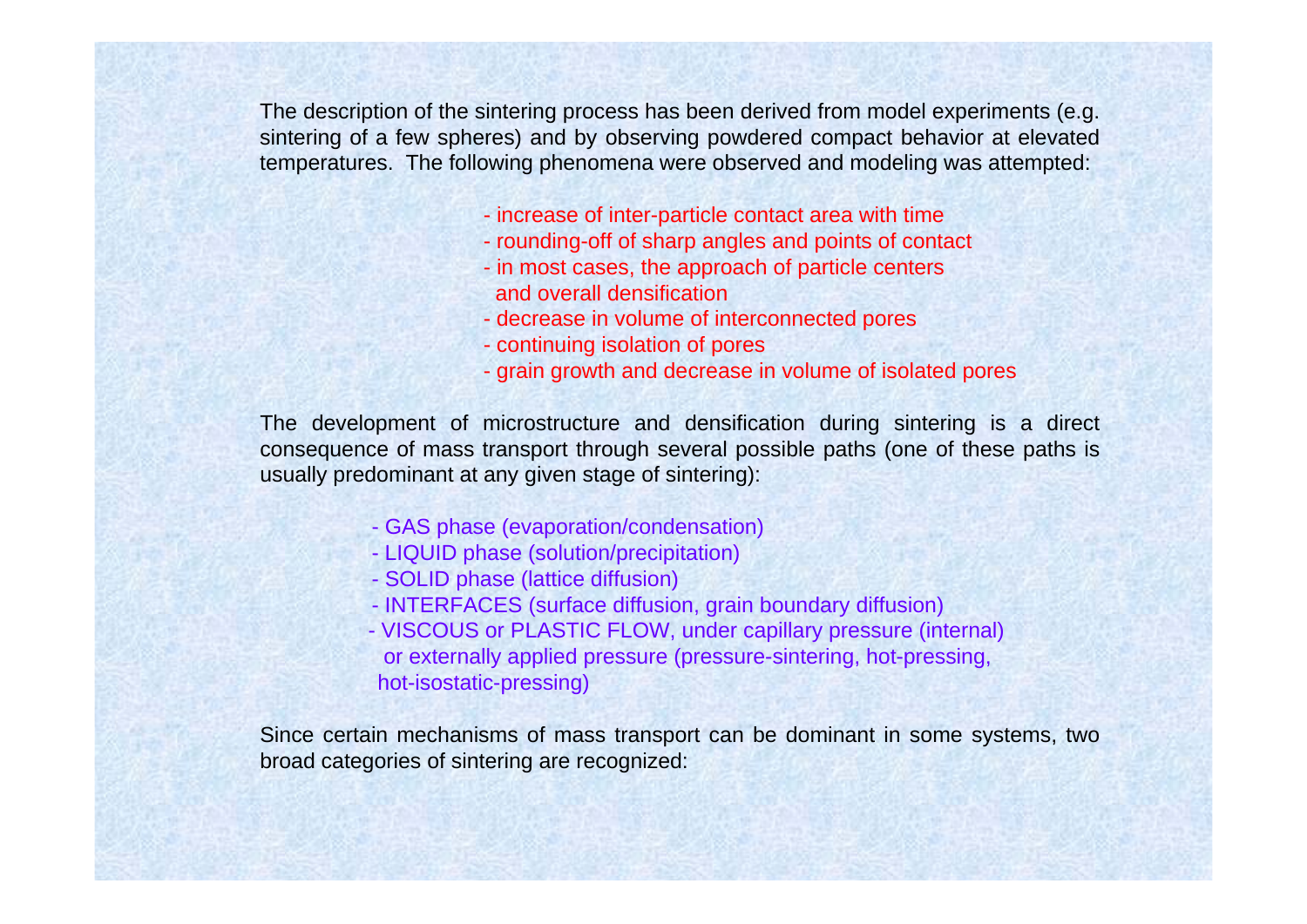where all densification is achieved through changes in particle shape, without particle rearrangement or the presence of liquid

where some liquid that is present at sintering temperatures aids compaction. Grain rearrangement occurs in the initial stage followed by a solution-re-precipitation stage. Usually, the liquid amount is not sufficient to fill the green-state porosity in normal liquid-assisted sintering of ceramics. In many instances, supposedly Solid State Sintering proceeds in the presence of previously undetected (or transient) small amounts of liquid (perhaps introduced as impurities during the powder preparation stage, such as silicates in oxide ceramics Al2O3, ZrO2).

Simple model experiments with spheres or rods illustrate sintering phenomena, classified into three stages of sintering, as discussed below.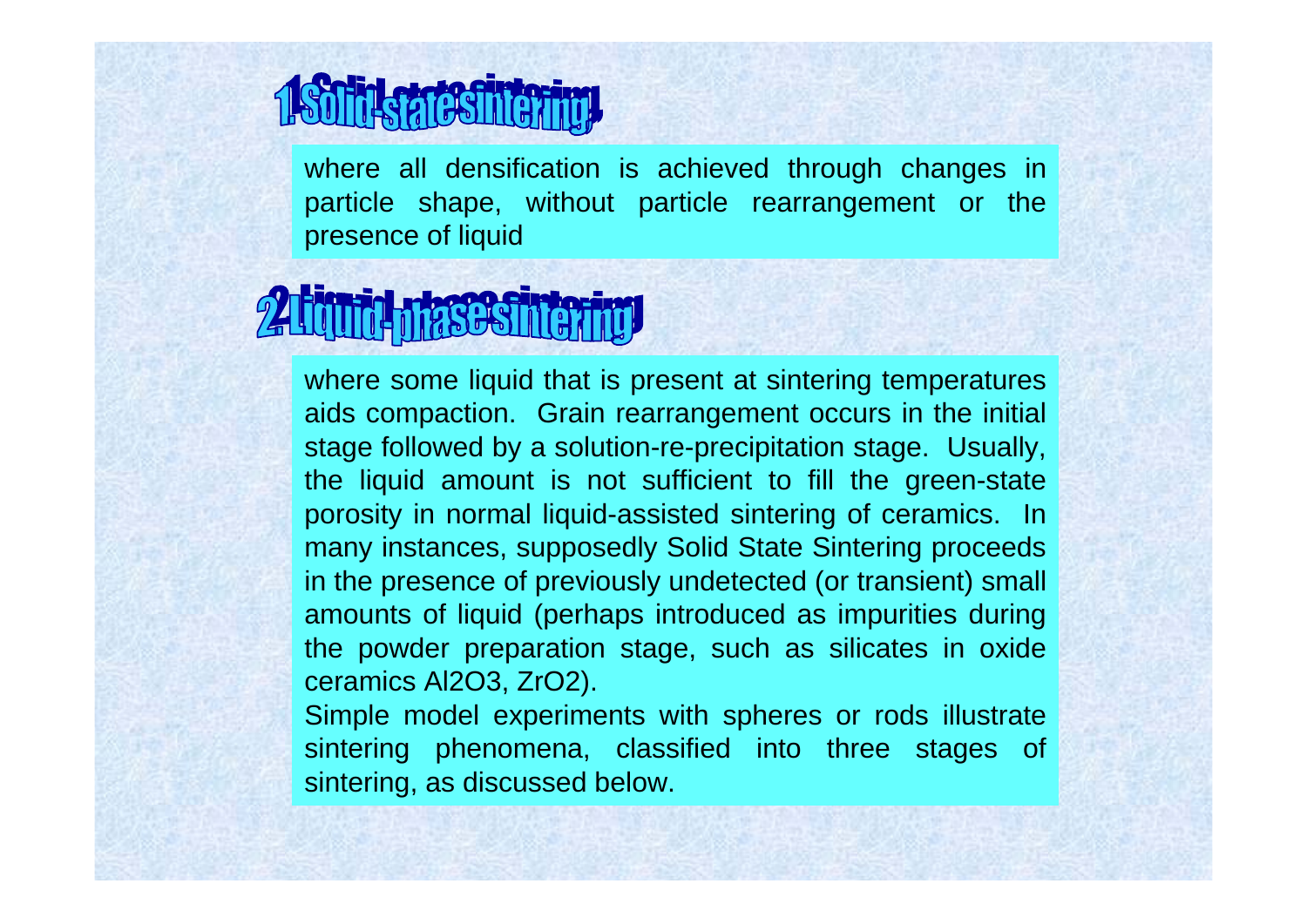# **1. Initial stage of sintering, involving**

**1A**. Local point of contact formation or "fusion", without shrinkage of compact. This is accompanied by smoothing of the free surface of particles.

**1B.** Neck formation at the contact point, with the resulting concave curvature  $\delta n$  (where  $\delta n = 1/m$ ) at the neck, in contrast to the convex curvature on the particle surface of radius r, where  $r \gg r$  n. The two radiuses of the neck curvature, r n and y, represent an experimental justification for the two-sphere model of sintering.



•The processes 1A and 1B result in densification of the sintering component by ~10%. That is, if the relative green density after forming of the particle compact was 60%, the density after initial stage would be about 70% of the theoretical density TD. However, the 10% densification in the initial stage is reached very quickly (seconds or minutes) after exposing powder to high temperature, because of the large surface area and the high driving force for sintering.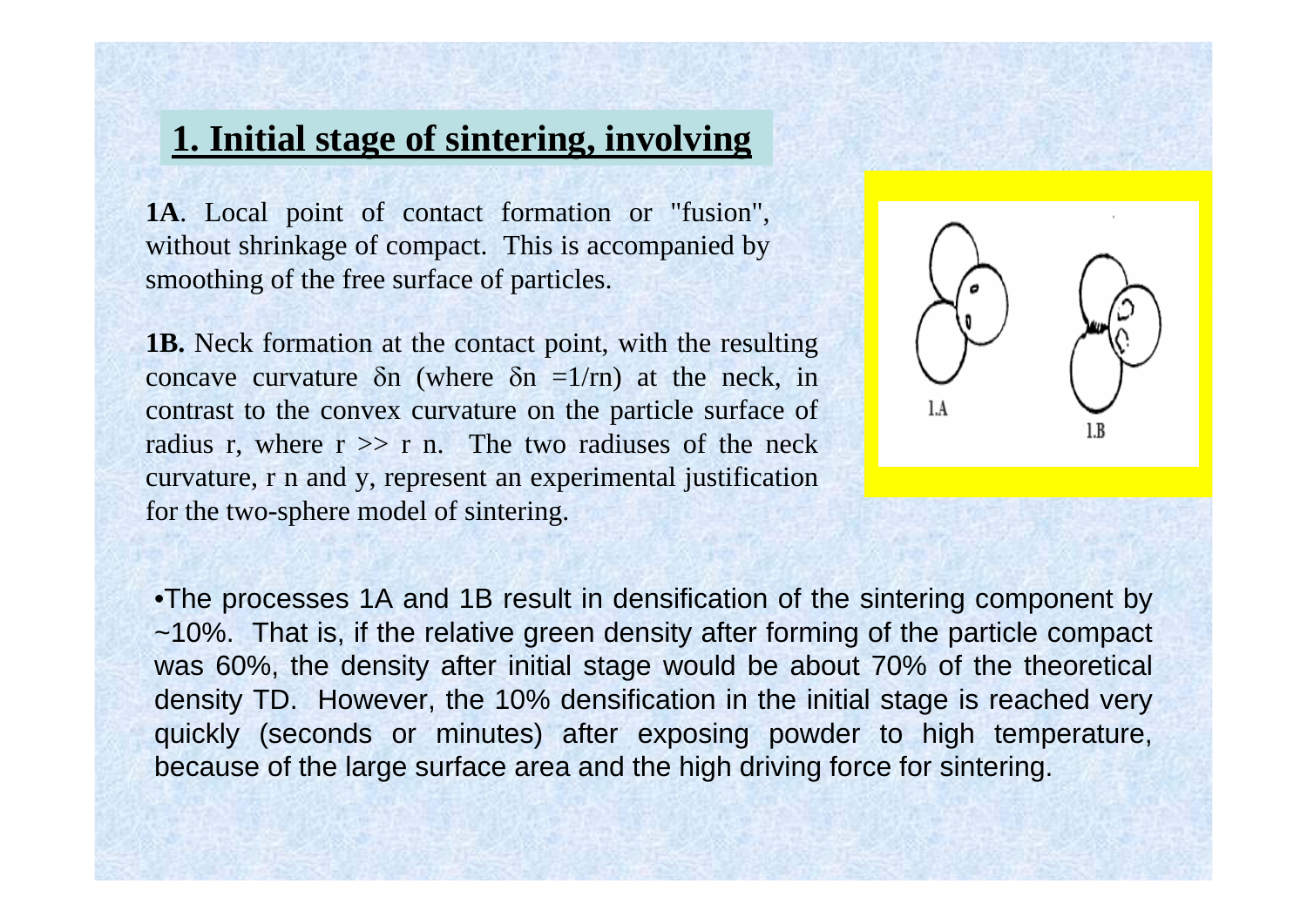# **2. Intermediate stage of sintering, involving**

2A. neck growth,

- 2B. pores forming arrays of interconnected cylindrical channels,
- 2C. particle centers approaching one another, with the resulting compact shrinkage.



The shrinkage in the intermediate stage can result in additional densification by as much as 25%, or to a total of about 95% of the TD (theoretical density), compare. However, shrinkage does not necessarily have to take place during the intermediate stage of sintering. For example, shrinkage would not occur if matter was transported FROM the particle SURFACE, and proceeded through either gas, solid or along interface as surface diffusion.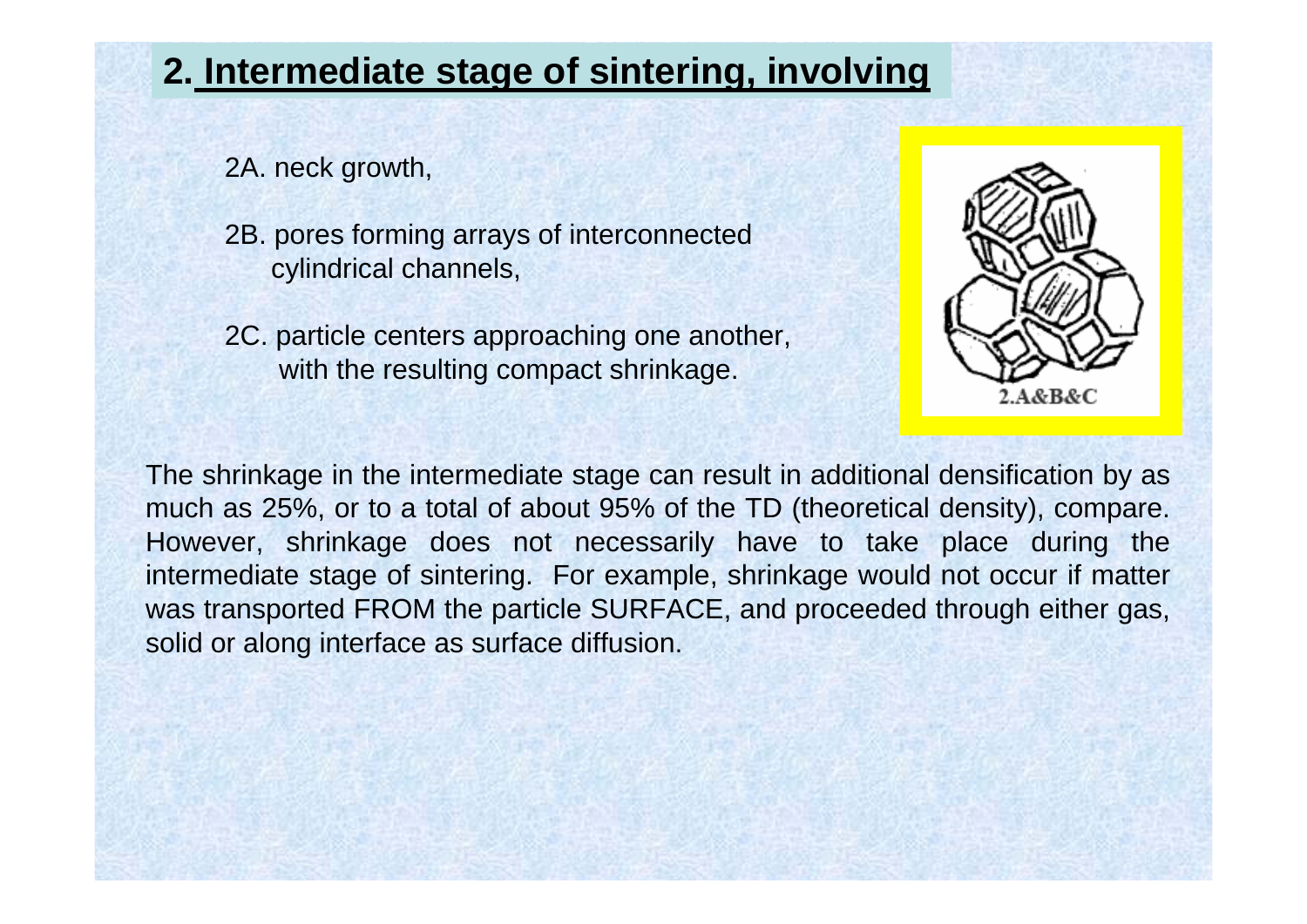# **3. Final stage of sintering, involving:**

3A. Isolation of pores, i.e. relative density exceeding ~93%

3B. Elimination of porosity

3C. Grain growth

The final sintering stage begins at about 93-95% of theoretical density, when porosity is already isolated. Ideally, at the end of this stage all porosity is eliminated. The complete elimination of porosity in the final stage of sintering can only happen when all pores are connected to fast, short diffusion paths along grain boundaries (or, equivalently, if the grain boundaries remain attached to the pores).



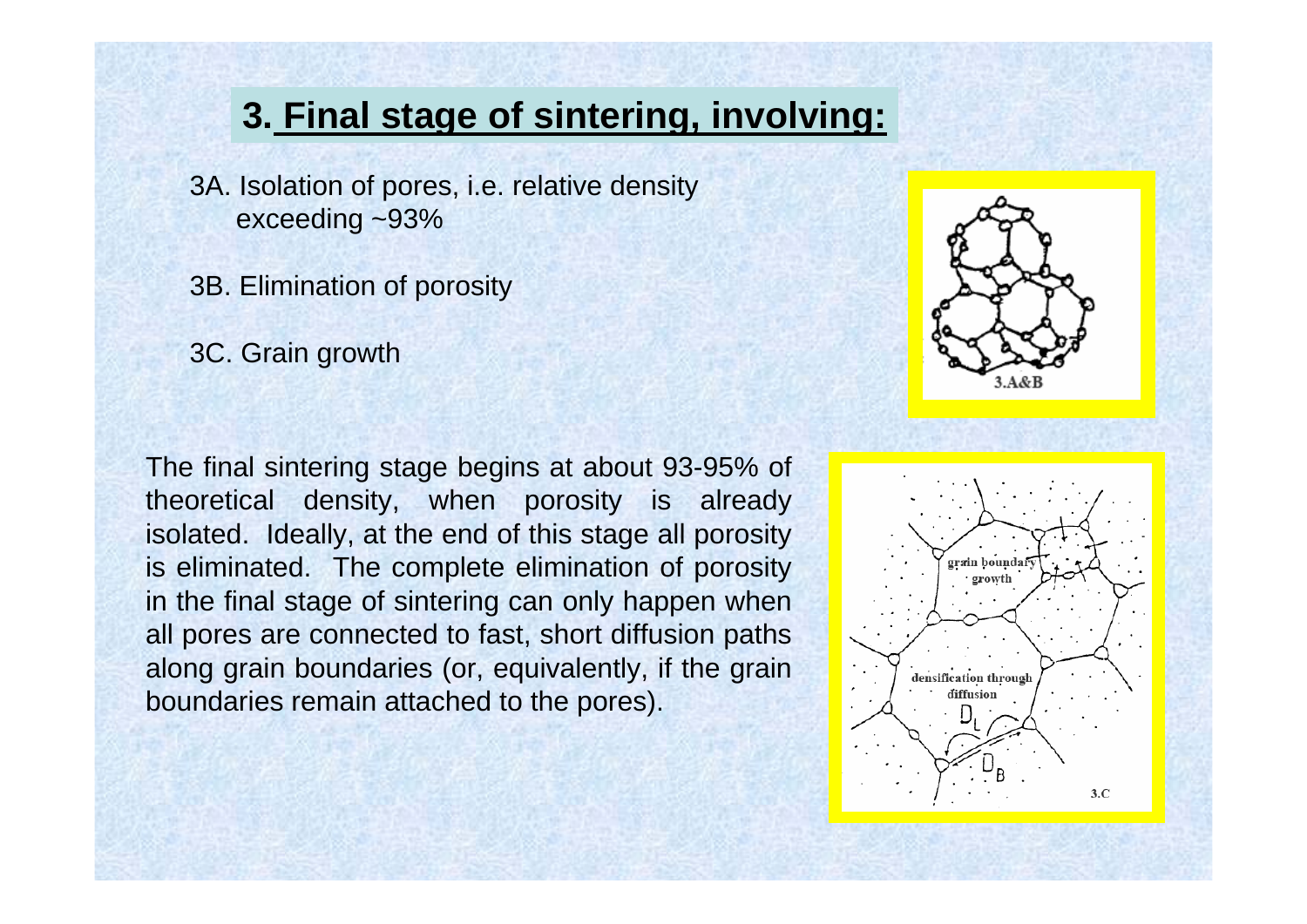# **Sintering process**







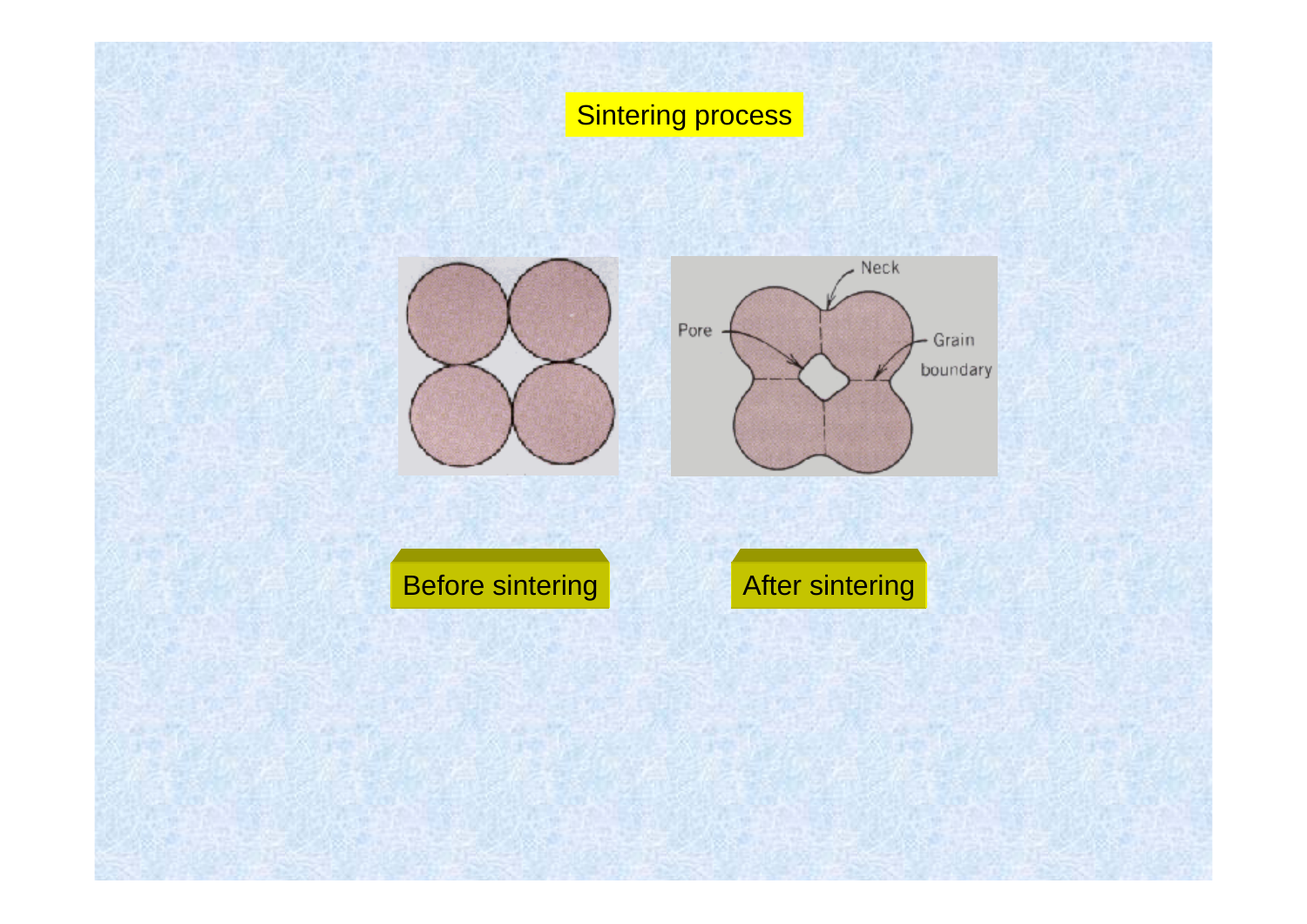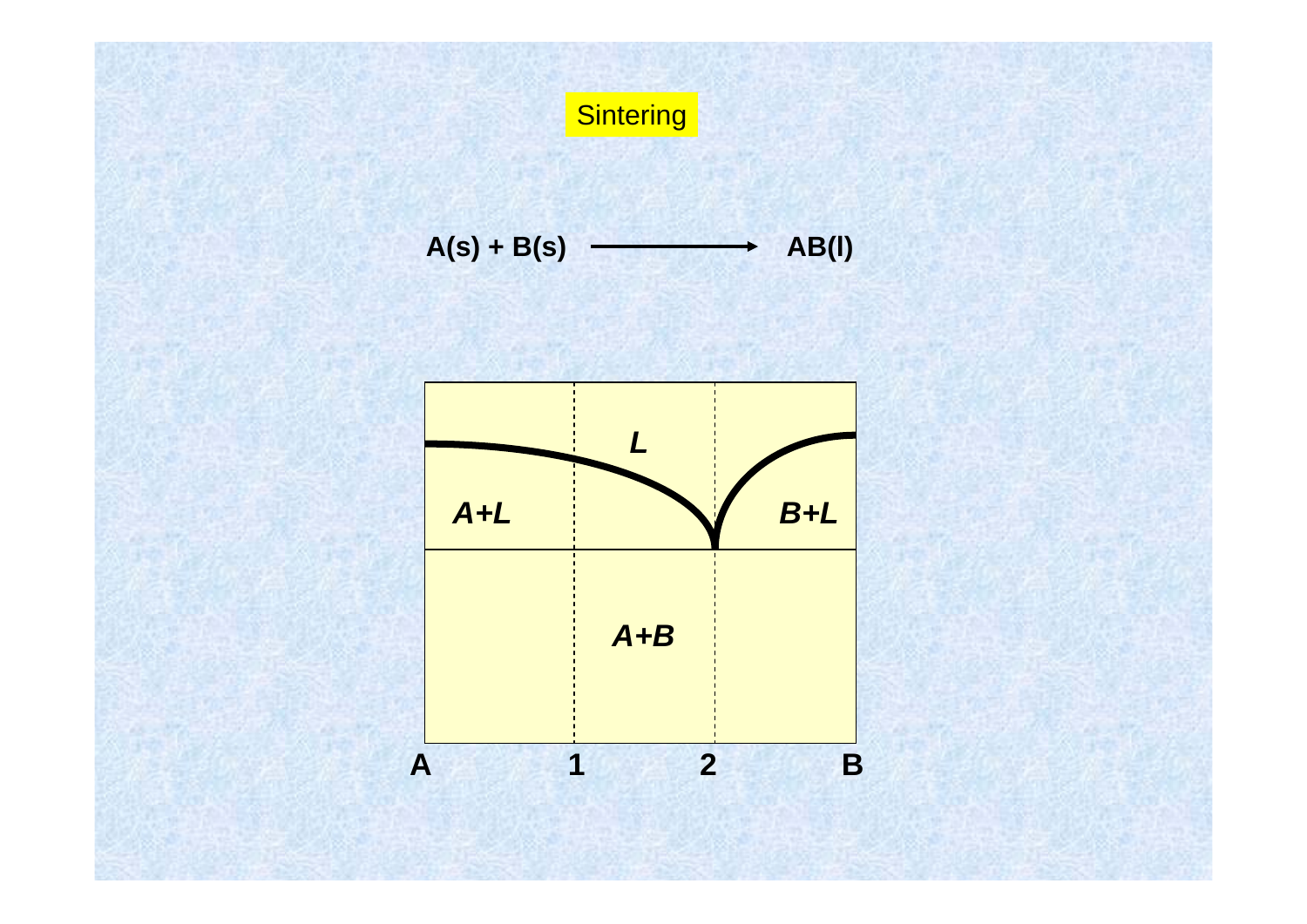## **Empirical Modeling of Sintering**

A large number of equations describing the variation of porosity  $P/P$ <sub>0</sub> (or shrinkage ΔL/L<sub>0</sub>) versu s time *t* have been proposed. All of these equations use simplified assumptions of idealized models, or are based purely on empirical observations. These equations usually have for ms of:

 $P/P_o$  = (  $a$  +  $bt$  )c or  $P$  -  $P_o$  =  $dln(t/t_o)$ or ( Δ*L/L 0* )n = *at*, where: *a,b,c,n* = constants.



•A remar kable feature of most of these equations is that, using curve-fitting procedures, a nearly perfect fit can be obtained with experimental data on sintering. However, little or no insight into sintering mechanisms is obtained and incorrect conclusions are drawn when physical meanings are attributed to the fitted constants. This is because real systems deviate significantly from idealized models:

\*particles are non-unifor mly distributed in space and rearrange during sintering \*necks grow asymmetrically

\*different sintering stages (neck formation, neck growth, rearrangement, grain growth with or without shrinkage, closed porosity sintering) are controlled by different mechanisms which interact and overlap in a complex way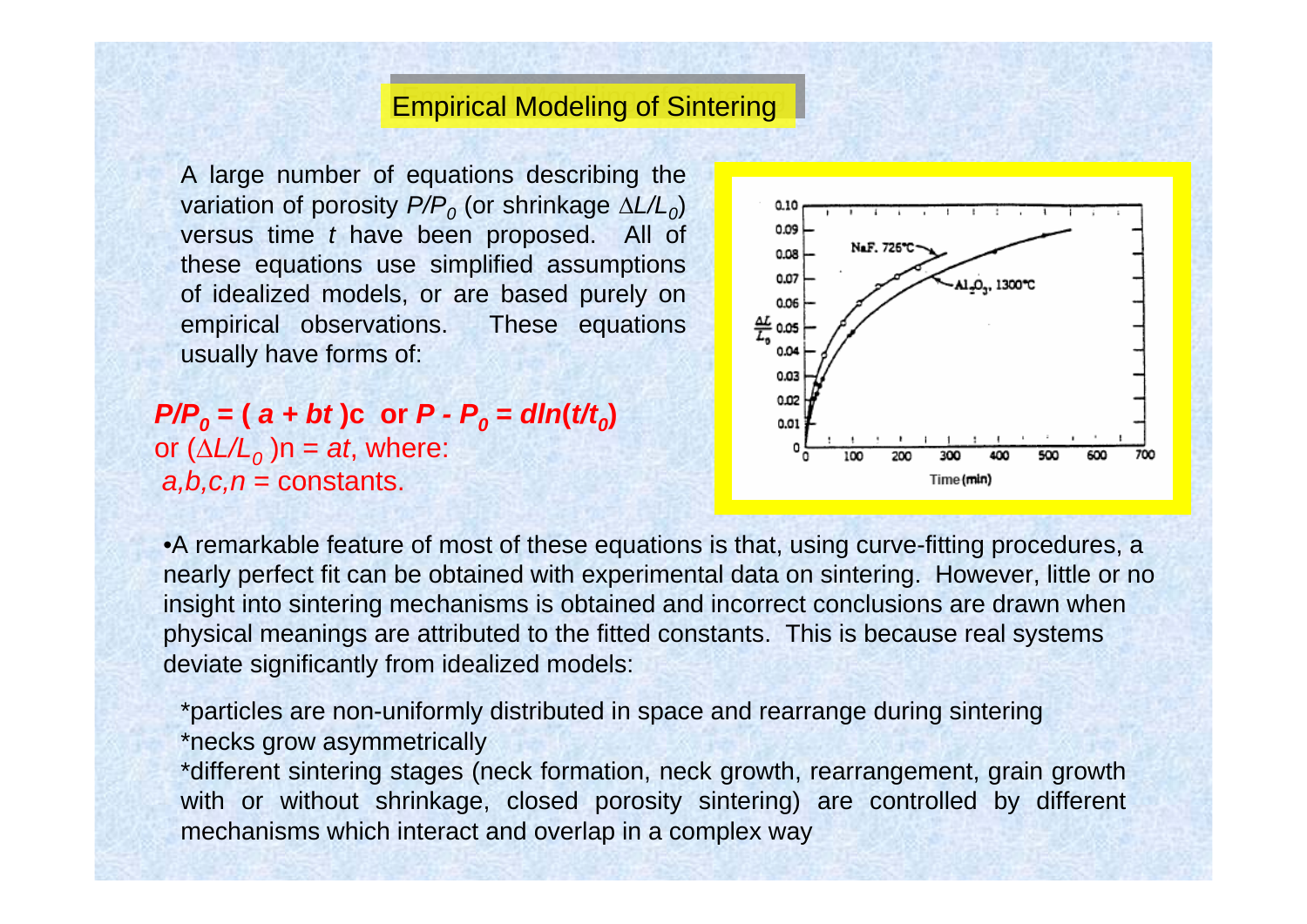### **The mass transport from surfaces: evaporation-condensation**

The mass transport can proceed through a gas phase, driven by a differential in vapor pressure. Evaporation-condensation takes place because the vapor pressure  $\bm{p}_\textit{1}$  on a curved surface of radius  $r_\textit{1}$  is different from that on a flat surface  $(p_o$  ,  $r_o = \infty)$  or any other surface at  $r<sub>2</sub>$ . This is expressed by the Kelvin equation:



# *ln* ( $p_1/p_2$ ) = ( $\Omega \Gamma_{\rm SV}$  /  $R$ T) (1/r<sub>1</sub> + 1/r<sub>2</sub>)

where  $\Omega$  = the molar volume of the species. For the simple case of  $r_2 = r_0 = \infty$  and  $p_2 = p_0$  (that is, for a flat surface), the above equation simplifies to:

# In  $({\bm p_1}/{\bm p_2}) \; \approx \; ({\bm p_1}{\text -}{\bm p_0})/{\bm p_0} = \Delta{\bm p}/{\bm p_0} \quad \text{so} \quad \Delta{\bm p}/{\bm p_0} = (\Omega \; \Gamma_{\text{SV}}) / (R \; T \; r_1)$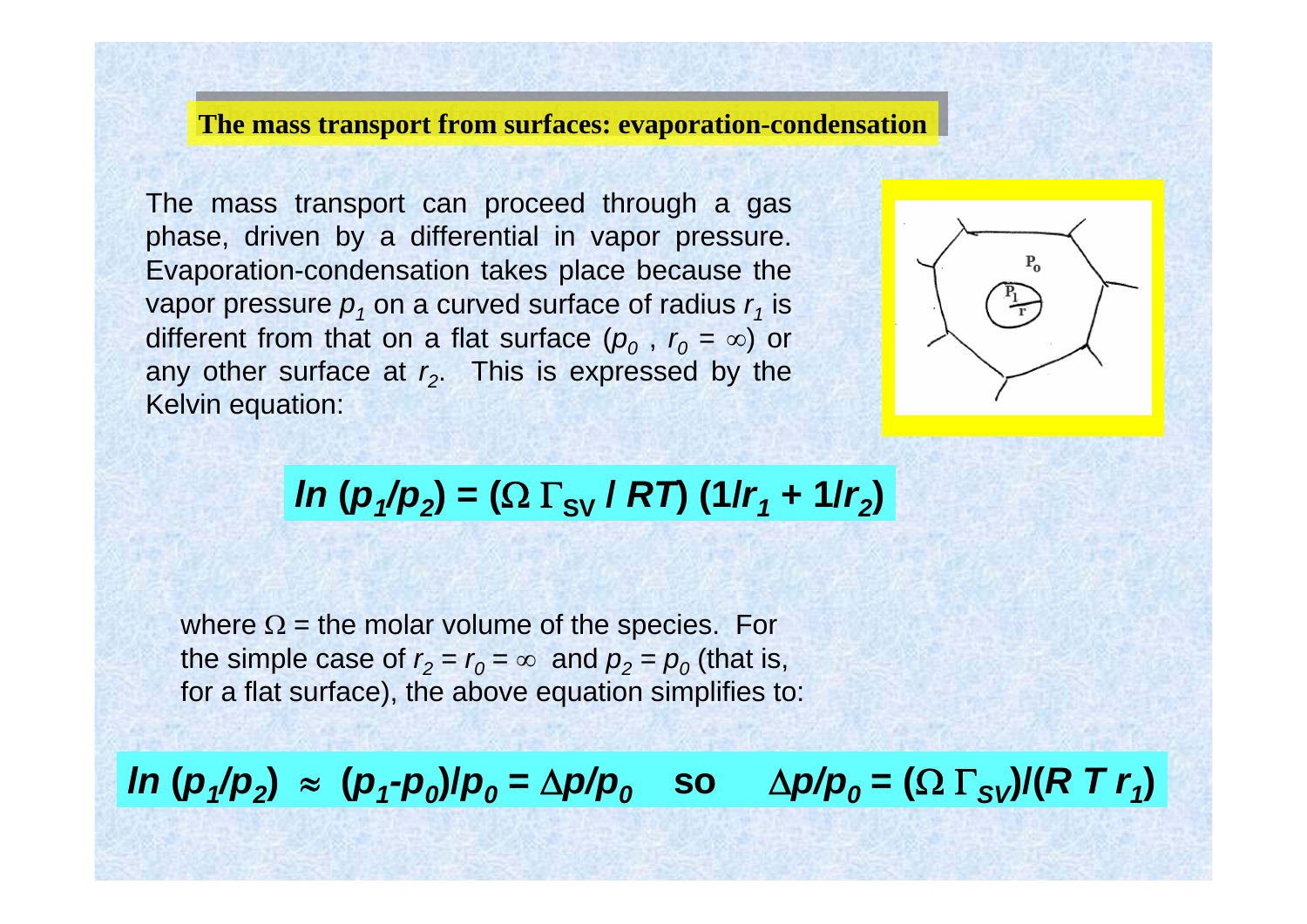### **The mass transport from surfaces: evaporation-condensation**

The most important case of evaporationcondensation mass transport is from the surface of convex (spherical) particles (*r* > 0) to the surface of concave necks  $(r_n < 0)$  where  $|r_n| << |r|$ at the contact region. No shrinkage occurs in this process and  $\mathcal{Y}^3$  is a linear function of time:



### *y3* **<sup>=</sup>** α **2***t* **and** *h/r* **=**  Δ*L/L* **= 0**

This type of transport dominates at the relatively high vapor pressures of 10-4 atmospheres, found for halides (e.g. NaCl at 700 °C). The loglog plot of the neck size versus time has a slope close to 1/3. The evaporation-condensation process is suspected to stop the sinterability of some non-oxide ceramics (such as SiC, B4C) at very high temperatures > 2100°  $\rm ^{\circ}C$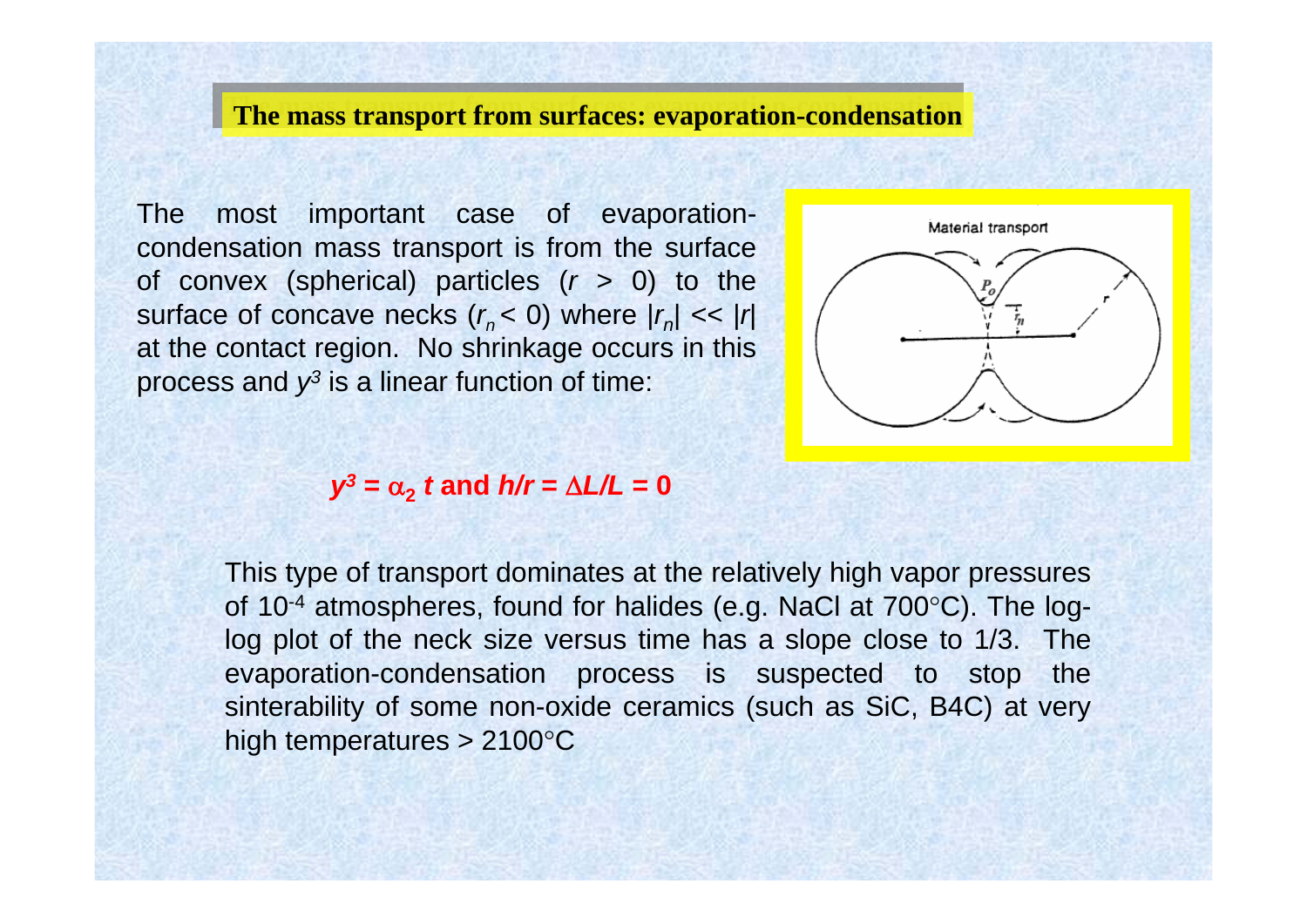The model for mass transport from surfaces: surface<br>or volume diffusion from surface, DS

Similar to evaporation-condensation, no shrinkage results from the other two mechanisms of mass transport from particle surfaces to necks through the two possible diffusion paths.

(I) volume diffusion from particle surfaces to necks:

 $y^4 = \alpha_3 t$  and  $h/r = \Delta L/L = 0$ 

(II) surface diffusion, along particle surfaces to necks:

*y7* **<sup>=</sup>** α **4***t* **and** *h/r* **=**  Δ*L/L* **= 0**

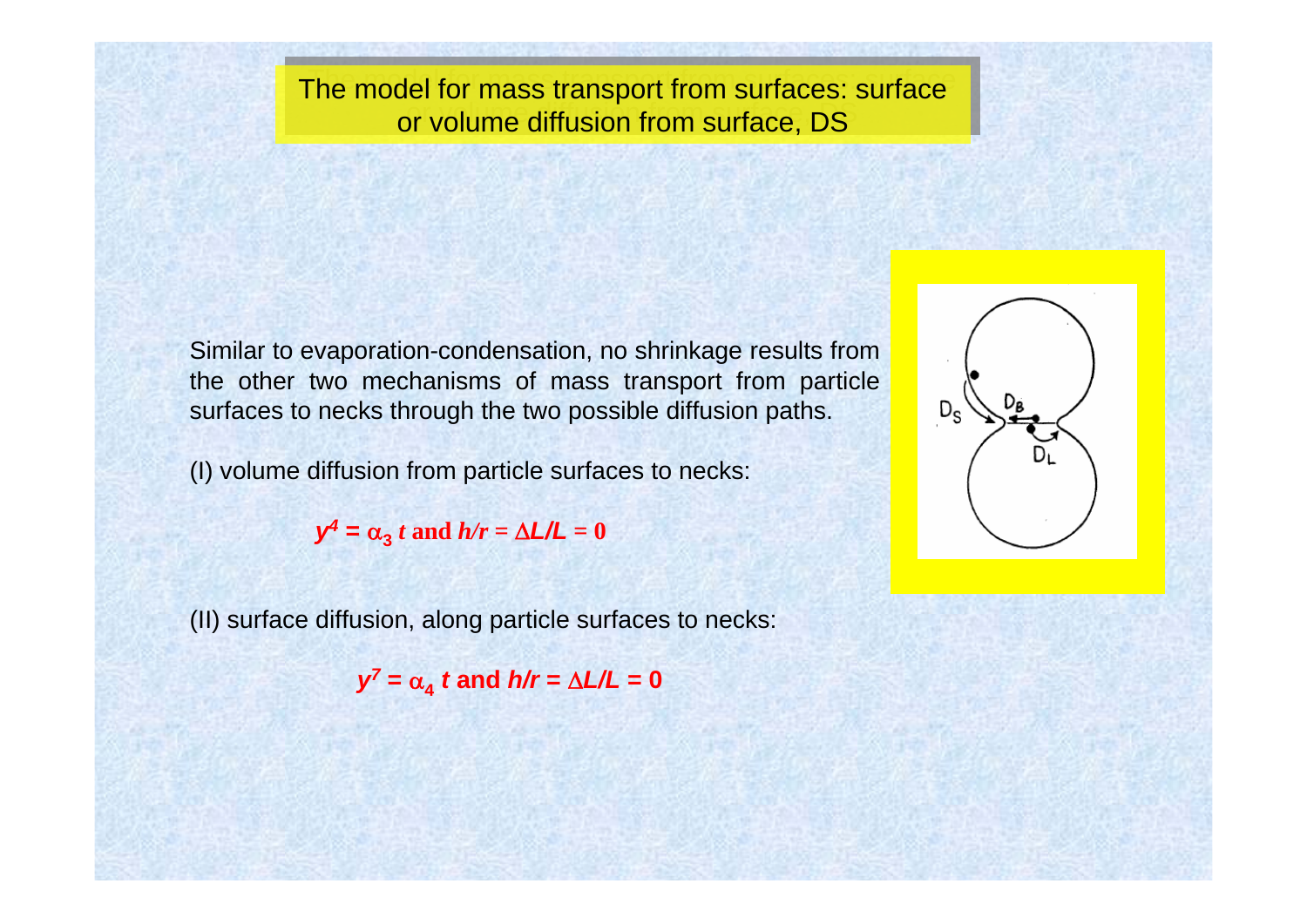**The model for mass transport from within the particle volume or from the grain boundary, DL or DB The model for mass transport from within the particle volume or from the grain boundary, DL or DB**

For mass transfer originating in the particle volume or at the grain boundary, the particle centres approach (*h* > 0) and shrinkage takes place.

(I) for volume diffusion from grain boundary:  $y^5 = \alpha_5$  *t* and thus (*h/r)<sup>2.5</sup> =* ( $\Delta L/L$ *)<sup>2.5</sup> =*  $\beta_5$  *t* 

(II) for grain boundary diffusion from grain boundary:  $y^6 = \alpha_6$  *t* and thus (*h/r)*<sup>3</sup> = (Δ*L/L)*<sup>3</sup> = β<sub>6</sub> *t*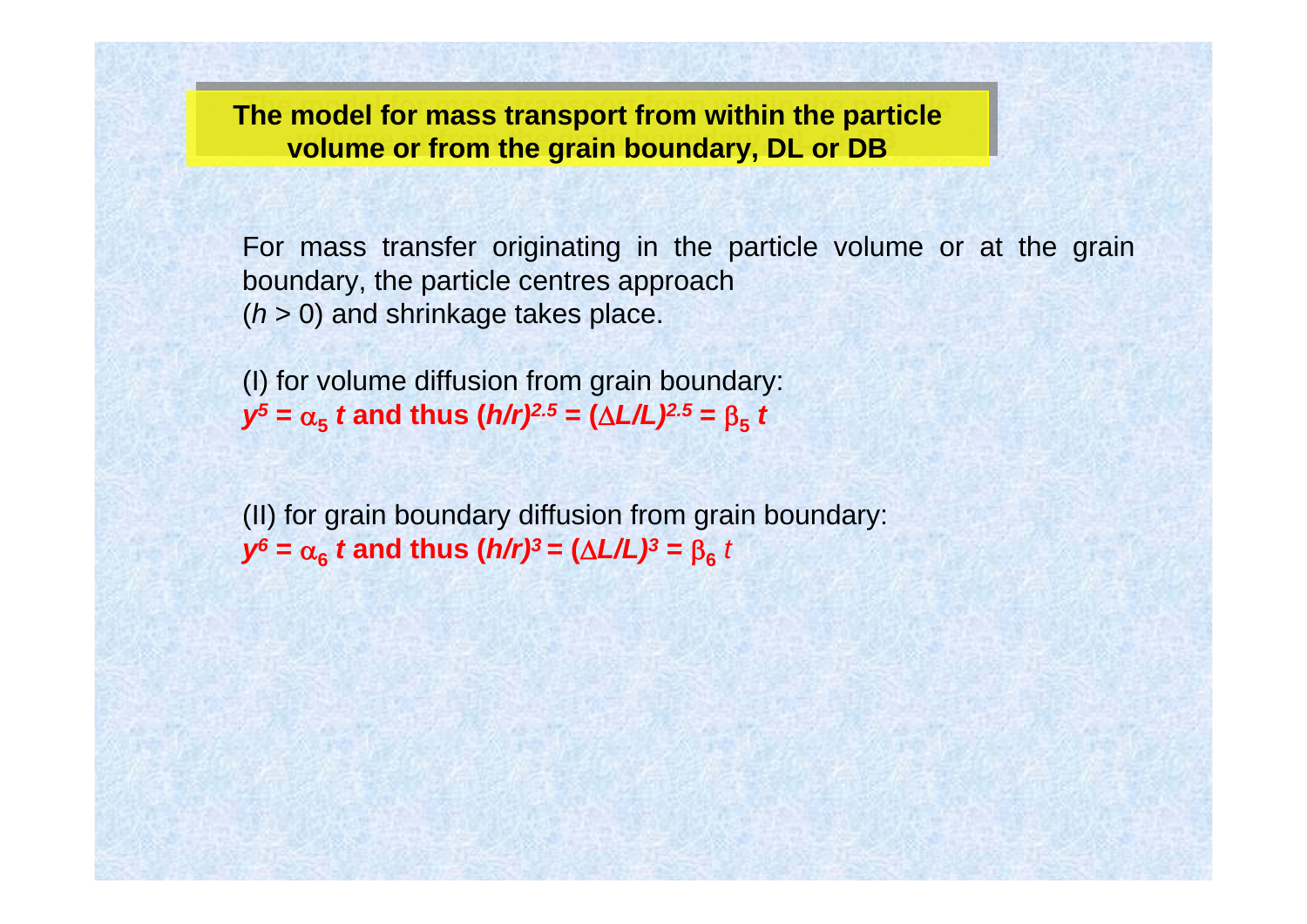### . Examples of Solid State Sintering

Since ceramics are composed of at least two elements (typically oxygen or nitrogen and metal ions) Both ionic species must diffuse together to maintain the electrical neutrality of the system. Therefore, *it is the diffusion coefficient of the slowest moving ion along its fastest path that controls mass transfer, and therefore densification during solid state sintering*. To enhance sintering, the slowest moving ion must be identified and its diffusion along the fastest path should be "encouraged" through:

> Chemical doping, Atmospheric control An appropriate time/temperature cycle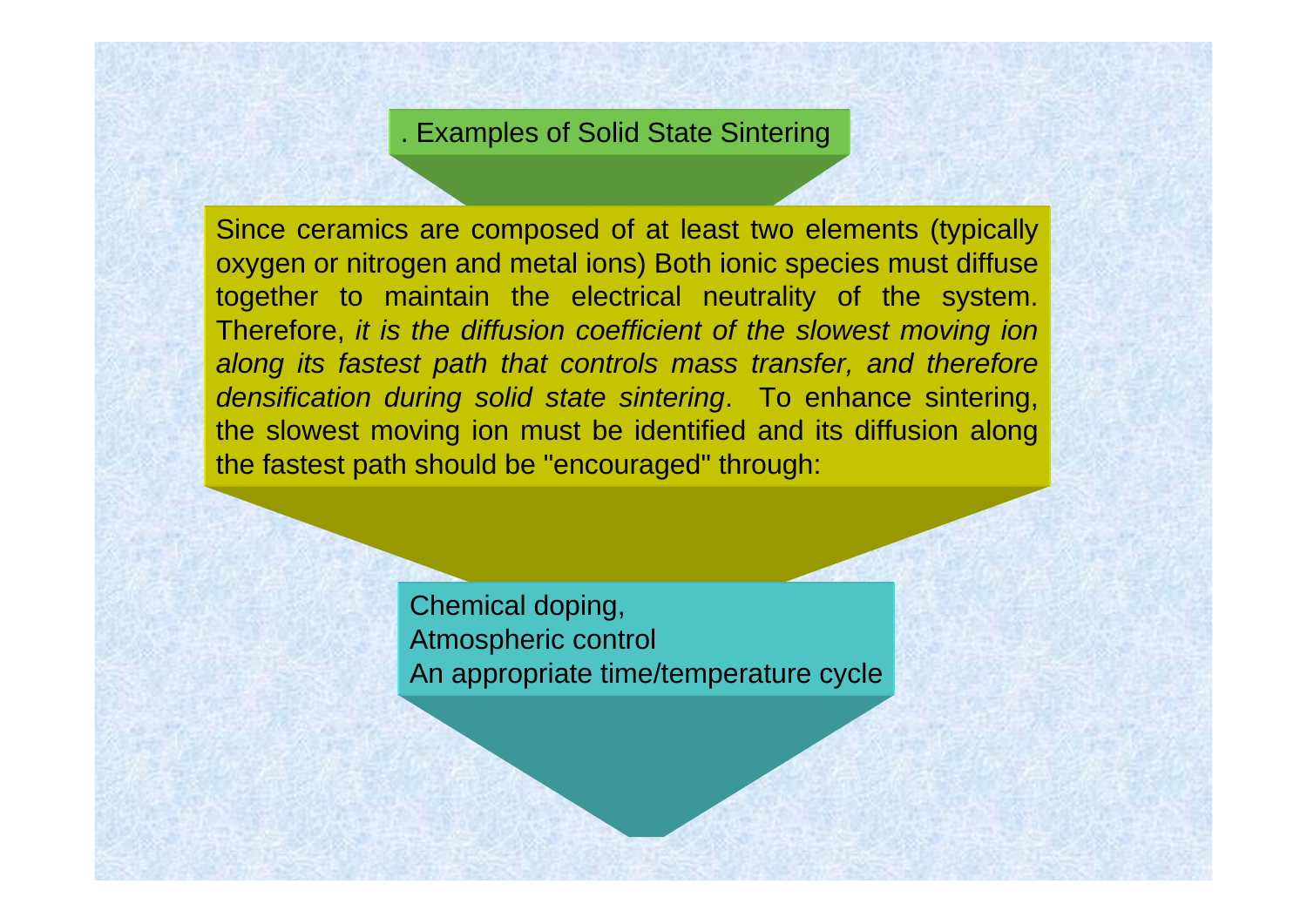MgO sintering proceeds through lattice diffusion. Diffusion of MgO sintering proceeds through lattice diffusion. Diffusion of  $m$  agnesium is faster than oxygen,  $D_{Mg} > D_o$ . The sintering rate is increased if the diffusivity of oxygen is increased through the creation of additional oxygen vacancies through doping with creation of additional oxygen vacancies through doping with M2O (for example Na2O). M2O (for example Na2O).

**Sintering of MgO**

Sintering of MgO

Another example of solid state sintering is the sintering of Al2O3.<br>Initially, it was observed, that small additives of MgO (0.25 wt%) in<br>Al2O3 allow the achievement of fine-grained material at full<br>density (which is the c structural observations revealed that MgO eliminates the discontinuous grain growth of Al2O3. It was found that grain discontinuous grain growth of Al2O3. It was found that grain boundaries do not break away from the pores, which prevents the boundaries do not break away from the pores, which prevents the inclusion of pores trapped inside new large grains, with slow/long inclusion of pores trapped inside new large grains, with slow/long diffusion paths for densification. The mechanism by which MgO diffusion paths for densification. The mechanism by which MgO slows down grain boundary movement in alumina could be as follows Another example of solid state sintering is the sintering of Al2O3. Initially, it was observed, that small additives of MgO (0.25 wt%) in Al2O3 allow the achievement of fine-grained material at full density (which is the ceramist's dream). Additional micro-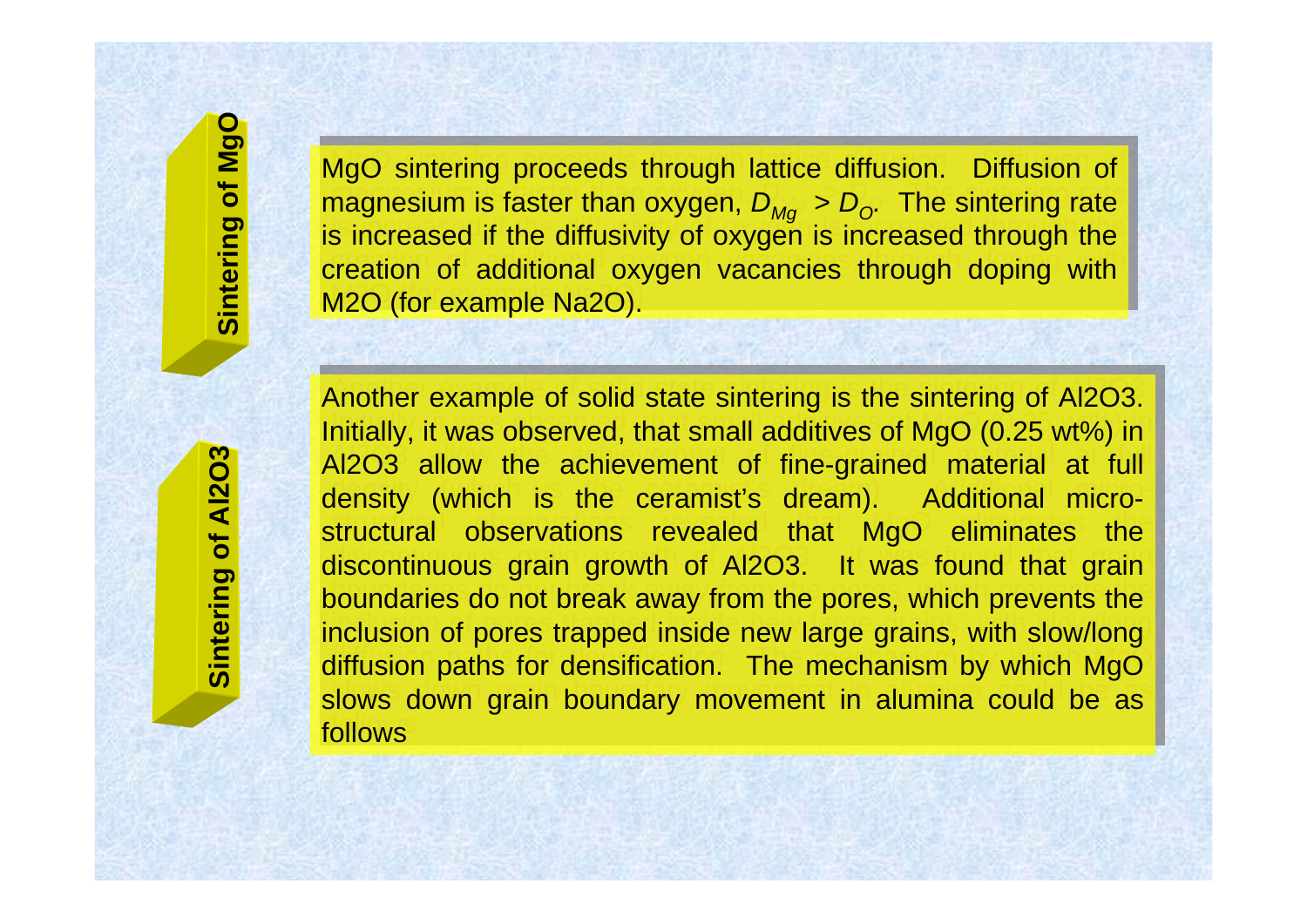- The majority of MgO doped into Al2O3 resides at the grain boundaries, because the dissolution of MgO in Al2O3 is small, ~300 ppm. This is due to the relatively large difference in ionic radius: 0.72A for Mg2+ and 0.53A for Al3+

- Any fast migration of the grain boundary would have to incorporate Mg2+ ions into the Al2O3 lattice, with the resulting increase in internal energy, unless a NEW compound, spinel, forms.

Arguments on the role of MgO in Al2O3 sintering continue at the present tim

Note that other grain-growth inhibitors can be added to Al2O3. For example, submicron ZrO2 particles (10-20 vol%) residing at the triple points of grain boundaries of alumina effectively inhibit grain growth according to the equation:  $r^4$  *-*  $r_o^4$  = a  $t$ , where:  $r$  = the average particle size after time *t, r<sub>0</sub>* = the average initial particle size at *t*=0, and  $a$  = constant.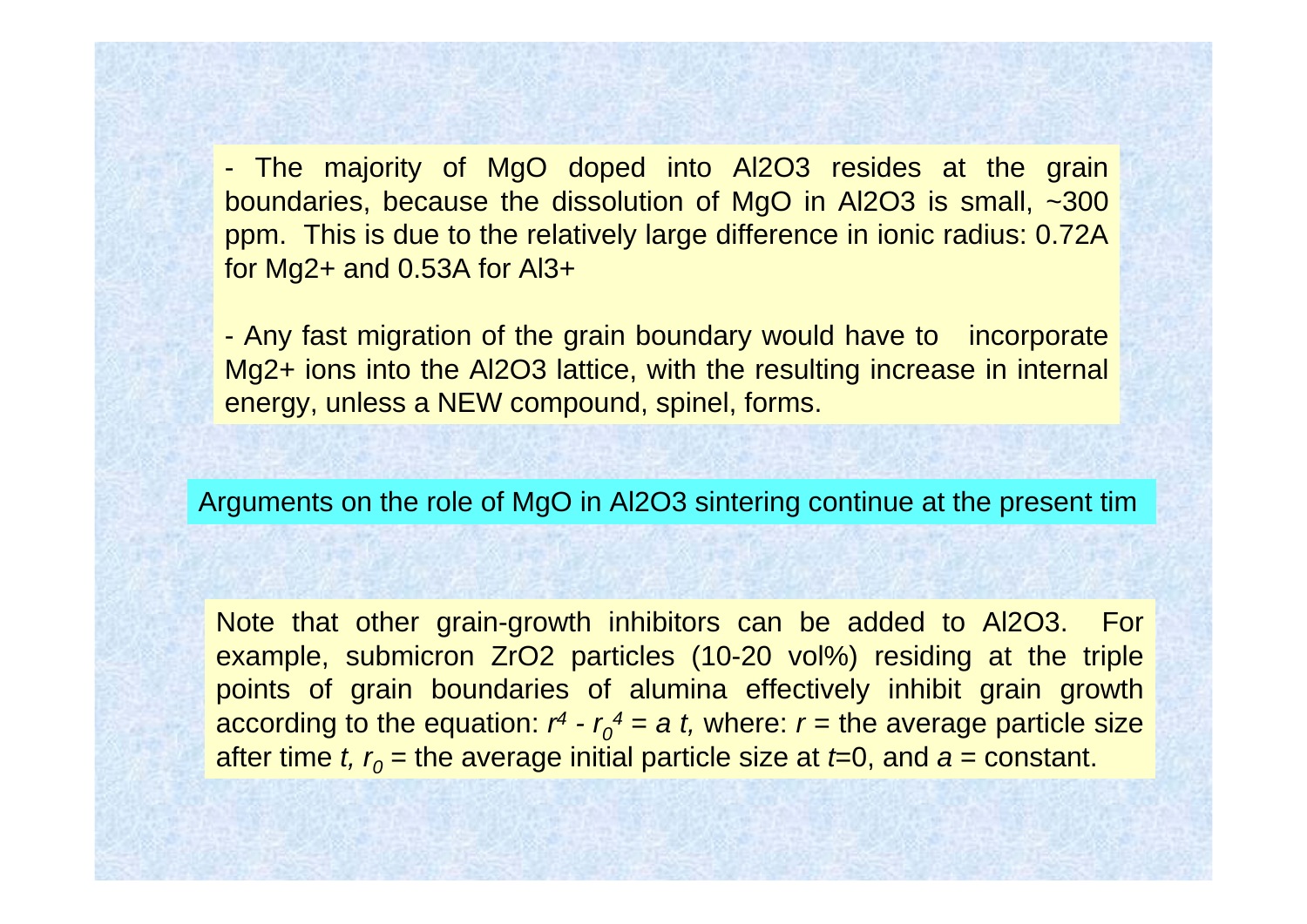# **Sintering of SiC**

Pressureless sintered SiC requires B and C as additives, which affect the relative diffusion coefficients. Presence of silica impurities in SiC can enhance evaporation-condensation mechanisms through a volatilization reaction

### **2SiO2 (solid) + SiC (solid)** <sup>→</sup> **3SiO(gas) +CO (gas)**

Carbon removes SiO2 and Si from the surface of SiC according to the carbothermal reduction reaction:

### **SiO2 + 3C** → **SiC + 2CO; C+Si** <sup>→</sup> **SiC**

Thus, fewer defects are present at the surface and diffusion along the surface decreases. This slows down the coarsening mechanisms. Simultaneously, boron has been found to selectively segregate toward grain boundary regions, where its role is unclear, i.e. it is suspected that: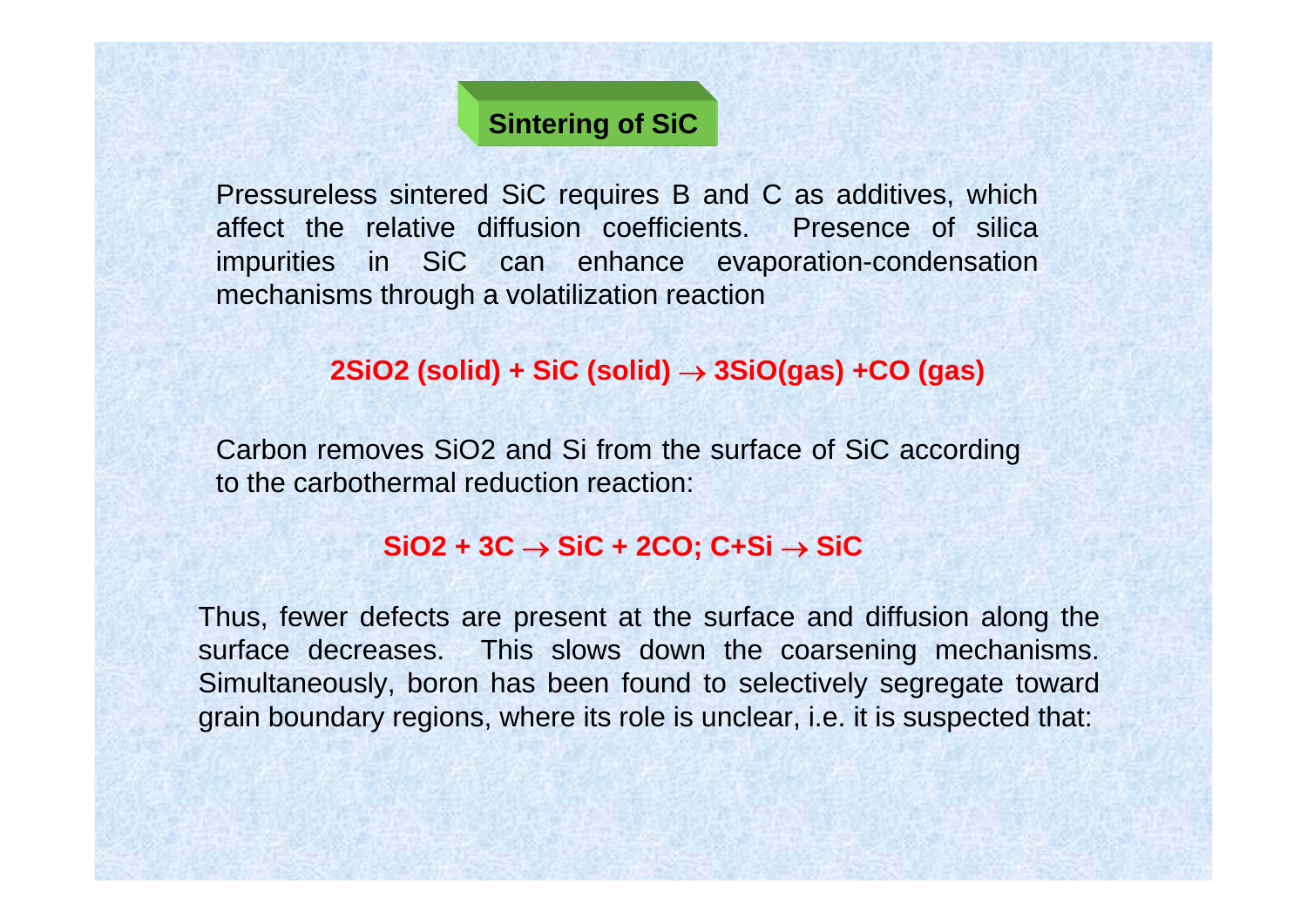Pressure Assisted Sintering

### *Pressure Assisted Sintering - Technology*

Pressure assisted sintering increases the contact pressure of particles and thus the driving force for sintering, compared to pressureless solid state sintering

by ~ one order of magnitude in hot pressing (HP) at 20- 40 MPa pressure

 $by - two$  orders of magnitude in hot isostatic pressing (HIP) at 200 - 300 MPa pressure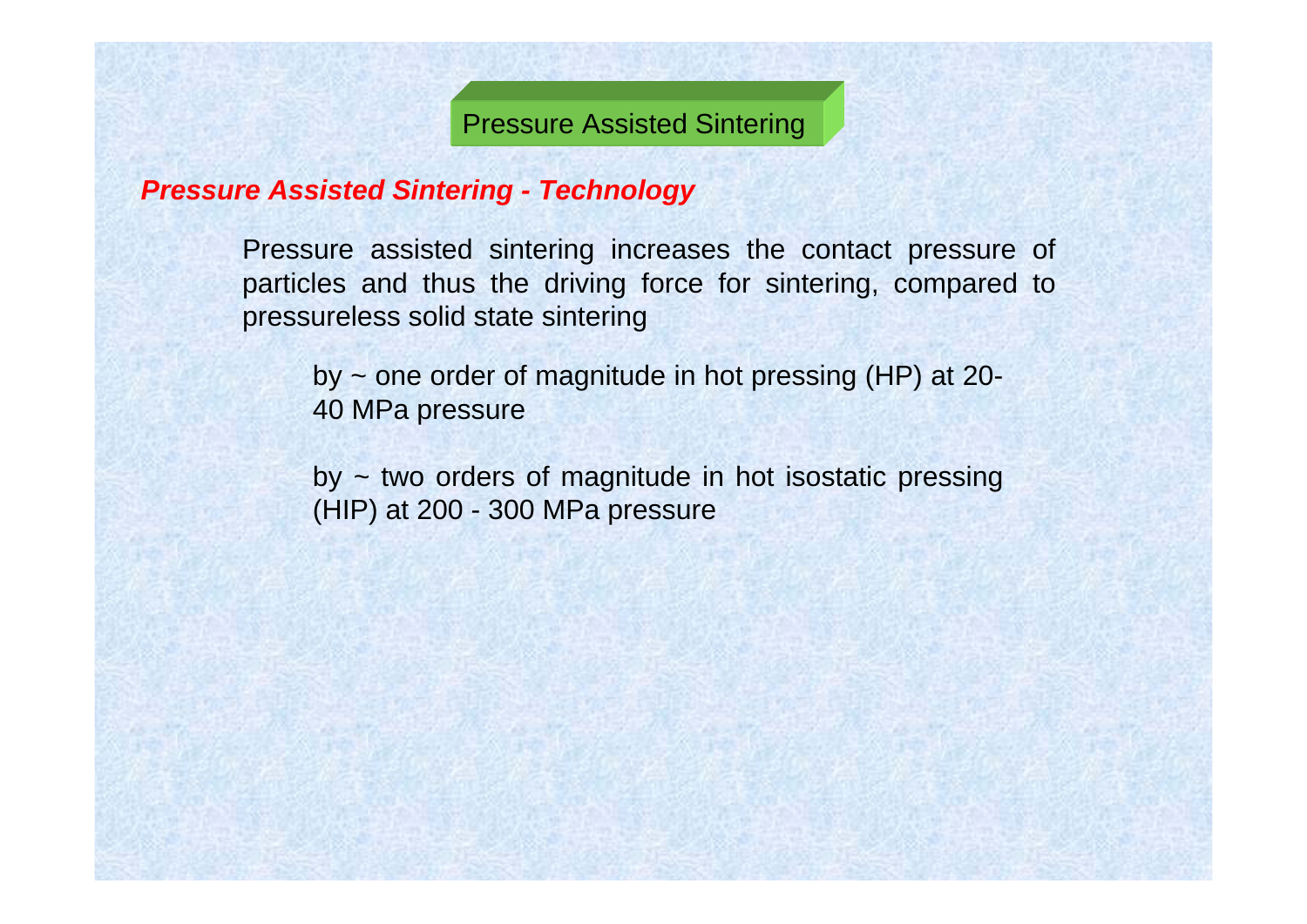## *Example of Viscous Sintering: Porcelains*





### Sintered nano barium titanate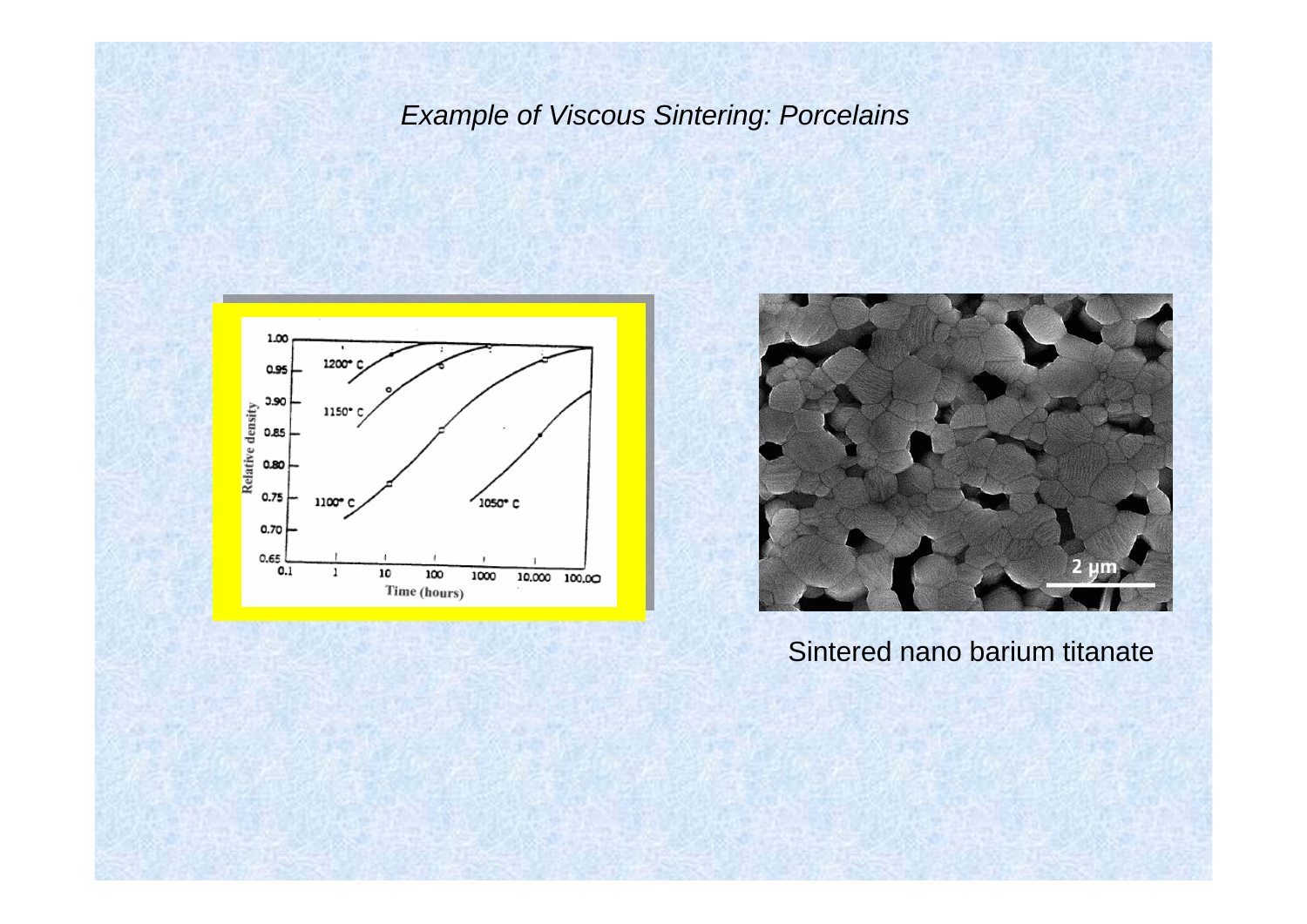## NETZSCH Dilatometer 402 C





### **Equipment**

Powdered metal and composite materials **Materials** 

Thermal expansion and Measurement sintering behaviour



figure shows the thermal expansion and rate of expansion of a silicon nitride green body. The sintering step starting at **1201°C** is due to the influence of the sintering additives. The main shrinkage step occurred at **1424**°C (extrapolated onset). The effect above **1760°C** is most probably due to evaporation of additives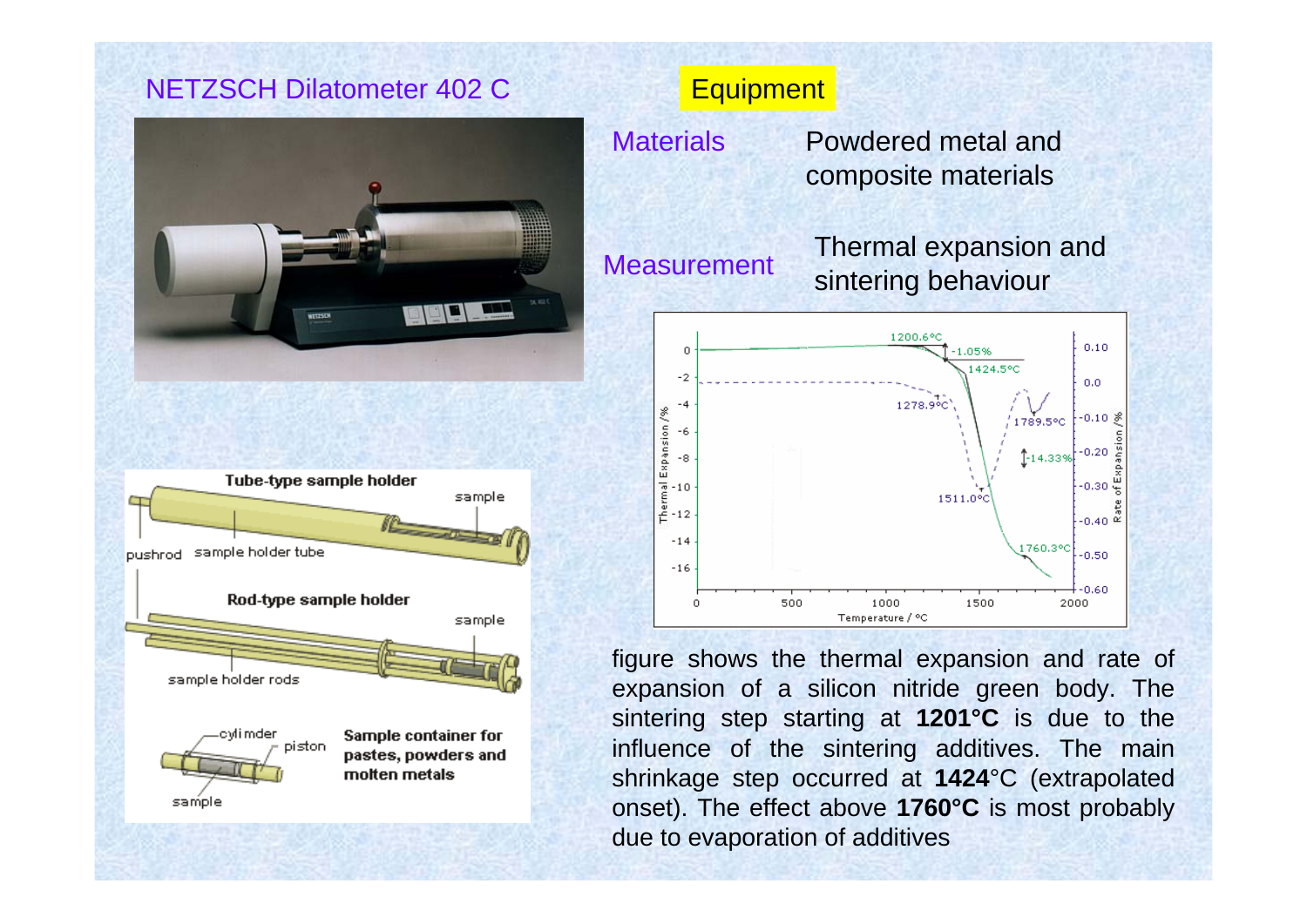### The Laser Sintering Process



Certain proportion of the laser energy is transformed into heat, this depends upon the powder material and its characteristics. Laser output can be minimised through maintaining the powder at a temperature just below its melting point





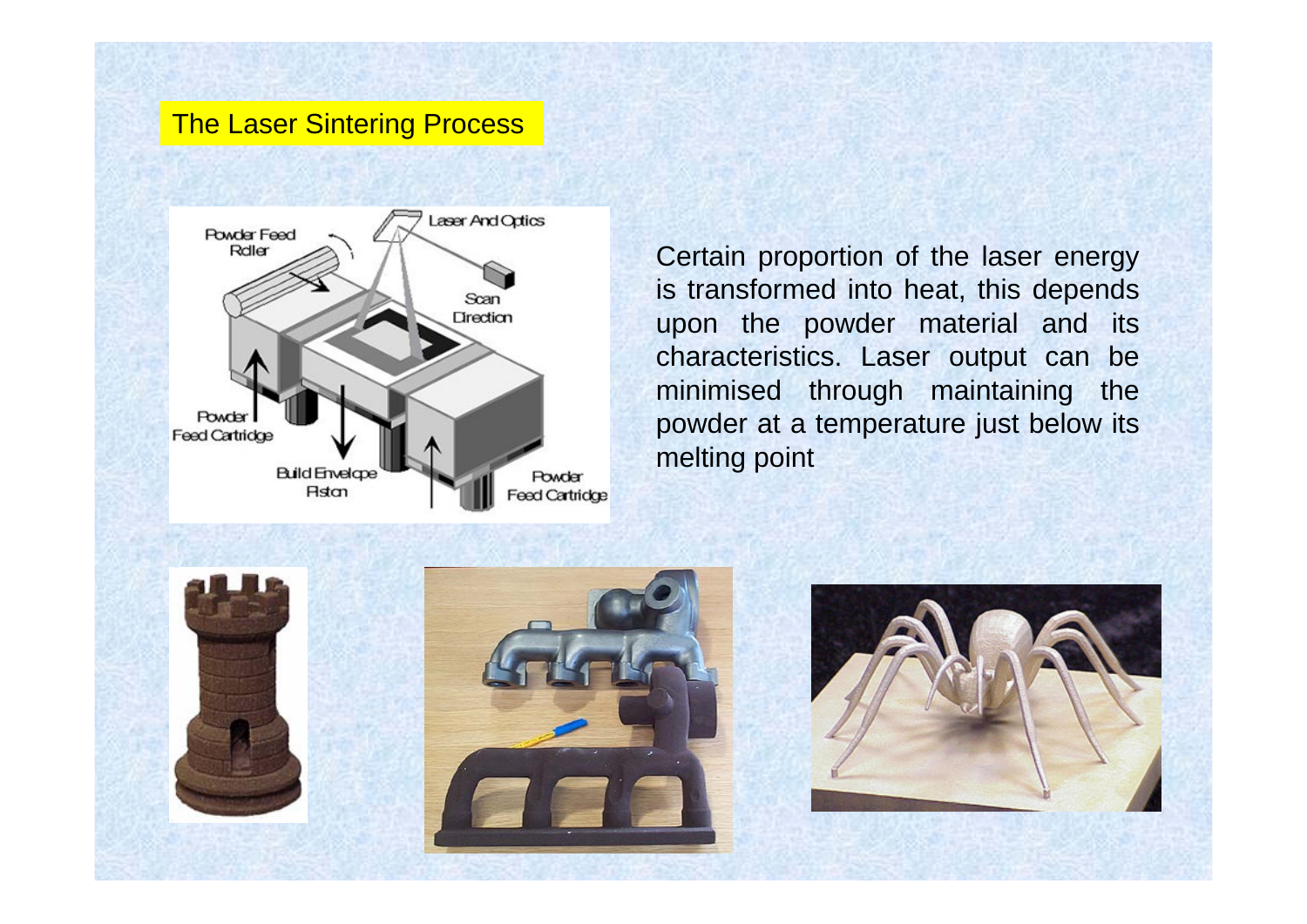### Selective Laser Sintering (SLS)

This process is a well known procedure for rapid tooling/prototyping. Its principle is the following: A powder made from synthetic materials, coated metal powder or mixture of metal powders is deposited in a thin layer. In a next step a Laser beam heats and melts the powder either partially or fully. Repeated application of this procedure creates rapidly full scale objects in one manufacturing step



Richtung, Zone

Surface treated by with SLS

This Figure shows a cut through a sintered aluminiumbronze part. The part has a dense structure with fine grains. Therefore, manufacturing metal foring tools by selective Laser-Sintering seems to be a valuable alternative to conventional manufacturing procedures